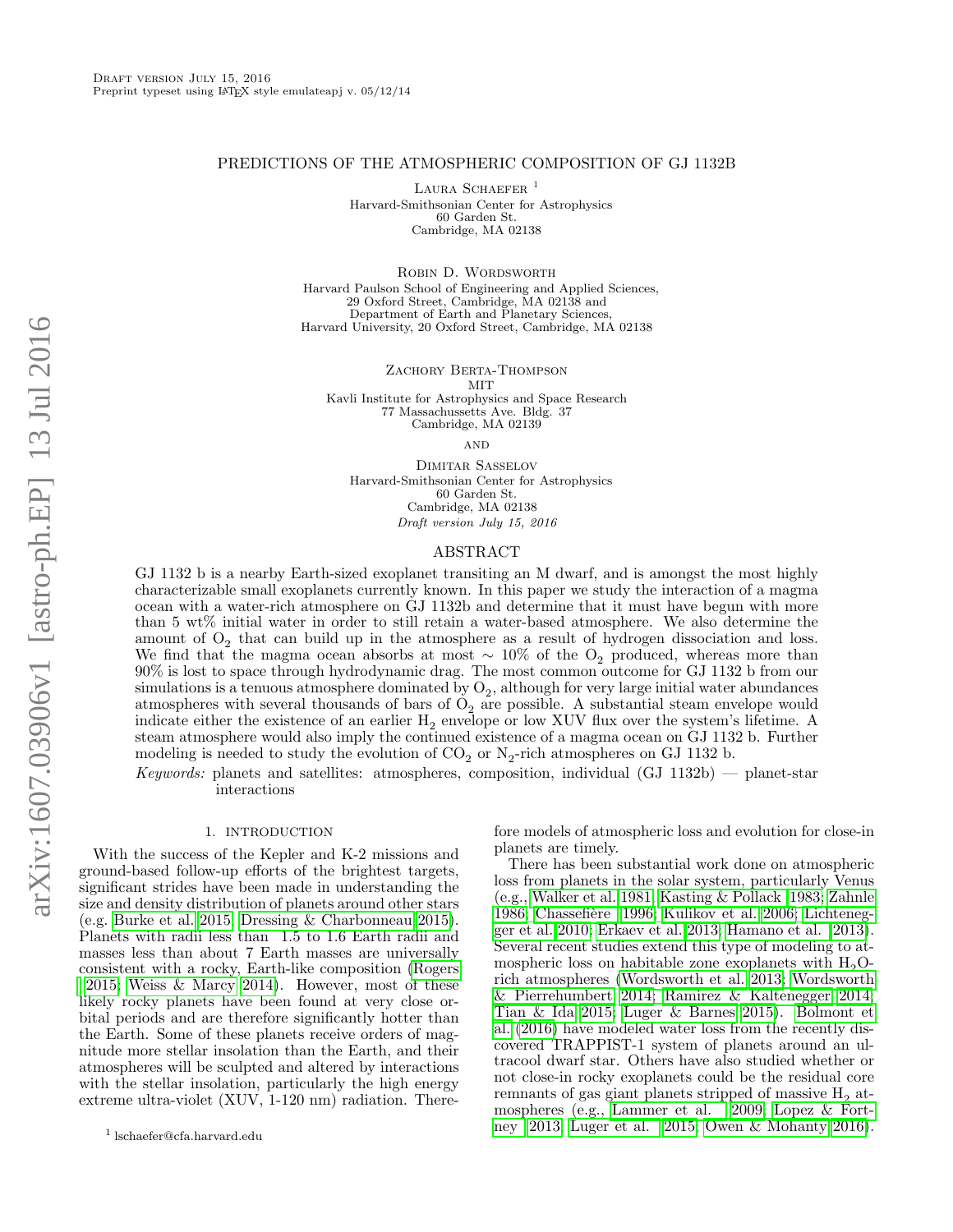Many of the solar system studies have noted that preferential loss of H from steam atmospheres may lead to build up of  $O_2$  in a planet's atmosphere (e.g., [Kasting](#page-13-22) [1995,](#page-13-22) and references therein). This is particularly a problem for Venus, where minimal  $O_2$  is observed, despite an assumed massive early loss of atmospheric water. [Luger](#page-13-16) [& Barnes](#page-13-16) [\(2015\)](#page-13-16) applied this type of model to rocky exoplanets in the habitable zones of M and K dwarf stars, where  $O_2$  may be a biosignature mimic.

In the present paper, we also study atmospheric loss and oxygen build up, but we extend previous models by including an interior model that allows for uptake of  $O<sub>2</sub>$  by the planet's mantle. Our interior model includes both a magma ocean stage, as well as parameterized solid state convection with passive outgassing following solidification. This model is based on magma ocean thermal evolution models long used to study the Solar System terrestrial objects (e.g., [Abe & Matsui 1985;](#page-13-23) [Elkins-](#page-13-24)[Tanton et al. 2003;](#page-13-24) [Lebrun et al. 2013;](#page-13-25) [Hamano et al.](#page-13-11) [2013\)](#page-13-11). In comparison, few exoplanet models consider [t](#page-13-11)he solid body except as a lower boundary condition for the atmosphere. The present model is an improvement on these treatments and is the first fully coupled model of atmosphere-interior exchange of oxygen.

We focus on GJ 1132b, a planet only slightly larger than the Earth ( $M_p = 1.62$   $M_\oplus$ ,  $R_P = 1.16$   $R_\oplus$ ), which was recently discovered by the MEarth ground-based transiting planet survey [\(Berta-Thompson et al. 2015\)](#page-13-26). GJ 1132 is a nearby M3.5 dwarf  $(0.181 M_{\odot})$  located only 12 parsecs away. The planet GJ 1132 b has an orbit of 1.6 days and at 0.0153 AU, receives  $\sim$  19 times more stellar insolation than the Earth and 10 times more than Venus. With a large relative transit depth, GJ 1132 b will be amenable to near-term follow-up both from large ground based telescopes, as well as orbiting observatories like HST and JWST. It is our goal to determine if the planet could have sustained a water or  $O_2$  rich atmosphere over its lifetime. We focus on O and H in order to be able to thoroughly explore the parameter space in a timely manner. Future models may wish to include a more detailed chemistry incorporating carbon and nitrogen-bearing species.

The magma ocean stage on close-in rocky exoplanets may be extremely long-lived. Observations of these objects may present a means to test magma ocean models which are also used to study processes occuring during Solar System accretion. As such, observations of GJ 1132b and other planets like it may help us improve models for our own Solar System, in particular, models for water and  $O_2$  loss on Venus.

This paper is organized as follows. Section [2](#page-1-0) discusses our atmospheric escape model and line-by-line climate model. Section [4](#page-4-0) describes the planetary interior model and the coupling to the atmospheric model. Section [5](#page-7-0) presents results from the coupled model, including the amount of water lost from the planet, the final  $O_2$  abundance in the atmosphere, and the mantle compositon. In section [6](#page-10-0) we discuss some of the limitations of the model. Finally, in Section [7,](#page-12-0) we give predictions for the atmospheric composition of GJ 1132 b.

#### 2. ATMOSPHERIC ESCAPE

### <span id="page-1-4"></span><span id="page-1-0"></span>2.1. Loss of the planet's primordial atmosphere

As in the Solar System, atmospheric erosion from young planets around M dwarfs will be driven by a combination of XUV-driven hydrodynamic escape, erosion by coronal mass ejection events (CMEs), blowoff by giant impacts, and a host of more complex processes involving non-thermal effects, ion-pickup and magnetic fields [\(Khodachenko et al. 2007;](#page-13-27) [Lammer et al. 2007;](#page-13-28) [Tian](#page-13-29) [2009;](#page-13-29) [Zendejas et al. 2010;](#page-13-30) [Vidotto et al. 2013;](#page-13-31) [Cohen](#page-13-32) [et al. 2014\)](#page-13-32). The early XUV emission from most M dwarfs is high for an extended period, making XUVdriven hydrodynamic escape one of the most critical effects to model. As it is also more straightforward to calculate escape rates in this case than for many other processes, we focus on it here.

For a planet undergoing XUV-driven hydrodynamic escape, the atmospheric escape flux  $(kg/m^2/s)$  is approximately given by [\(Zahnle et al. 1990\)](#page-13-33)

<span id="page-1-2"></span>
$$
\phi = -\frac{\epsilon F_{XUV}}{4V_{pot}}\tag{1}
$$

where  $F_{XUV}$  is the stellar flux in the XUV wavelength range (1-120 nm) and  $V_{pot}$  is the gravitational potential at the base of the escaping region. Here we take

<span id="page-1-1"></span>
$$
V_{pot} = -GM_p/r_p,\t\t(2)
$$

with G the gravitational constant, and  $M_p$  and  $r_p$  the estimated planetary radius and mass of GJ 1132 b, respec-tively (see Table [1\)](#page-7-1).  $\epsilon$  is an empirical factor that accounts for radiative losses and 3D effects and typically varies between 0.15 and 0.3 [\(Watson et al. 1981;](#page-13-34) Kasting  $\&$ [Pollack 1983;](#page-13-5) Chassefière 1996; [Tian 2009\)](#page-13-29). Equation [2](#page-1-1) neglects the expansion of the heated upper atmosphere away from the planet's surface, which typically results in a correction factor of up to a few tens of percent. Equation [1](#page-1-2) also assumes that re-emission of absorbed XUV radiation at infrared wavelengths is not effective. This is a reasonable assumption for a hydrogen-dominated upper atmosphere, but not if the upper atmosphere is dominated by a gas with strong vibrational and rotational modes such as  $CO<sub>2</sub>$ . We also neglect tidal enhancement of the escape flux [\(Erkaev et al. 2007\)](#page-13-35), which is likely a much smaller effect than the uncertainty in the XUV flux.

The total mass of atmosphere lost as a fraction of the final planet mass is

<span id="page-1-3"></span>
$$
\frac{M_{lost}}{M_p} = \frac{4\pi r_p^2}{M_p} \int_0^{t_{now}} \phi(t) dt = \frac{\pi \epsilon r_p^3}{GM_p^2} \int_0^{t_{now}} F_{XUV}(t) dt.
$$
\n(3)

Here we are assuming  $M_{lost} << M_p$ , so that  $r_p$  and  $M_p$ can be treated as approximately independent of time in eqn [\(3\)](#page-1-3).

The present-day XUV flux from GJ 1132 has not yet been measured. However, the star GJ 1214  $(0.15 M_{\odot})$  is similar in mass to GJ 1132 (0.181  $M_{\odot}$ ) and has a similar activity level [\(Berta-Thompson et al. 2015;](#page-13-26) [Hawley et al.](#page-13-36) [1996\)](#page-13-36). As such, we use the semi-empirical high-energy spectrum of GJ 1214 constructed by [Parke Loyd et al.](#page-13-37)  $(2016)$  as a proxy for that of GJ 1132 (see Fig. [2\)](#page-3-0). The NUV-to-FUV portion of this spectrum was directly observed with Hubble COS and STIS [\(France et al. 2016\)](#page-13-38), the EUV was estimated from a model-dependent scaling from the Lyman  $\alpha$  emission line [\(Linsky et al. 2014\)](#page-13-39),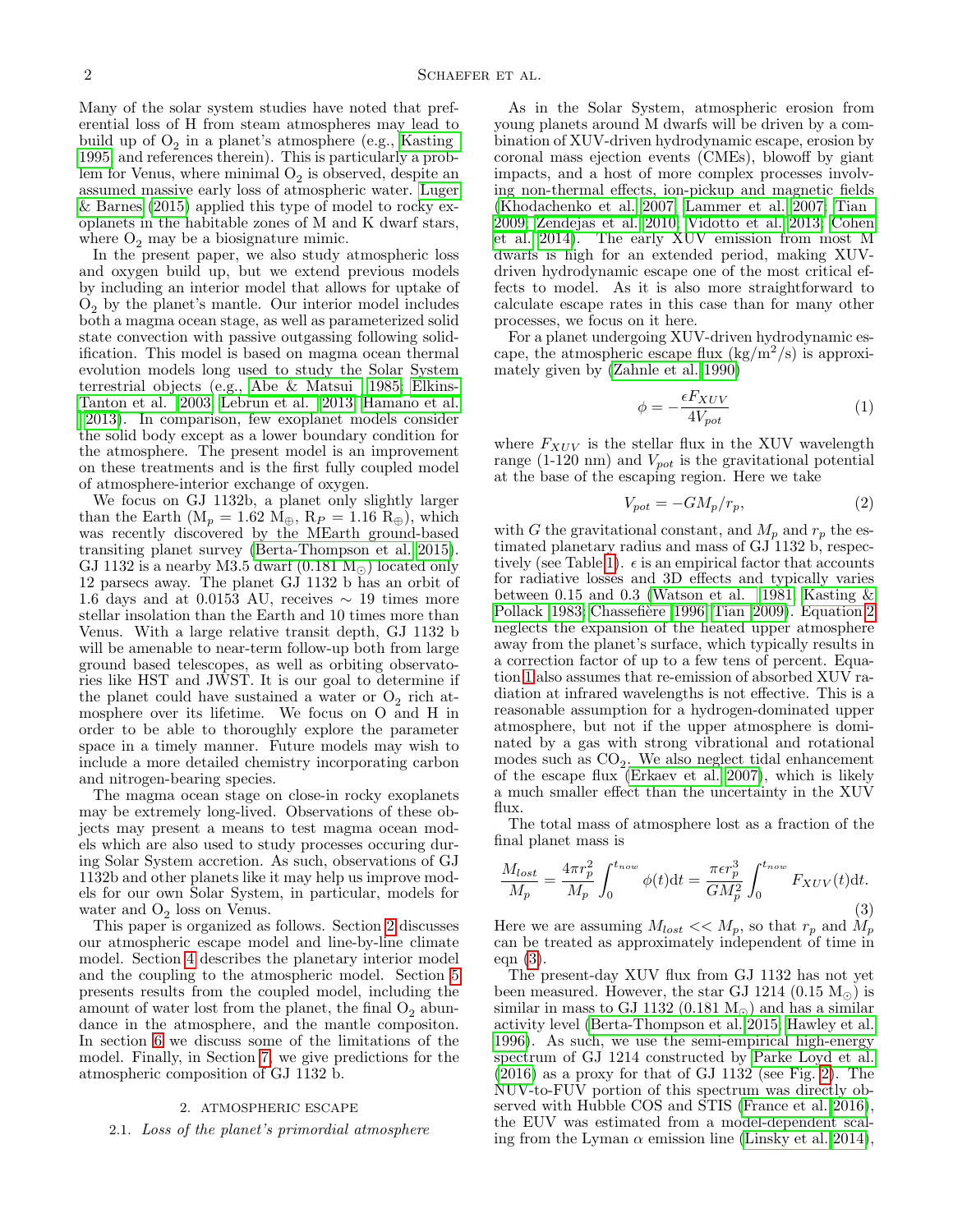and the X-ray from a plasma model matched to an earlier XMM detection of a flare from GJ 1214 [\(Lalitha et al.](#page-13-40) [2014\)](#page-13-40). In this spectrum, the XUV flux (1-120nm) represents about  $3 \times 10^{-5}$  of the bolometric flux, with an additional  $3 \times 10^{-5}$  of the bolometric flux contributed by the Lyman  $\alpha$  line alone (120-130nm). Based on scaling from GJ 1214, we estimate that GJ 1132 b currently receives about  $0.8 \text{ W/m}^2$  in the XUV. The XUV flux could be at least  $3\times$  above or below this value, due both to uncertainties in reconstructing GJ 1214's intrinsic spectrum (see [Youngblood et al. 2016\)](#page-13-41) and to the unknown extent to which GJ 1132's high energy behavior tracks that of GJ 1214.

The time evolution of XUV from M dwarfs similar in mass to GJ 1132 is poorly constrained. For mainsequence stars including M dwarfs, observations indicate that time-averaged XUV from the stellar corona for young, active stars saturates at  $L_{XUV} = 10^{-3}L_{bol}$  [\(Piz](#page-13-42)[zolato et al. 2003;](#page-13-42) [Wright et al. 2011\)](#page-13-43). M dwarfs may stay in this active phase for roughly a gigayear [\(Shkol](#page-13-44)[nik & Barman 2014\)](#page-13-44) and then fade to lower XUV flux ratios, although the lower limit for quiescent XUV from old, inactive mid-M dwarfs is just starting to be probed [\(France et al. 2016\)](#page-13-38). Here, we take two approaches to bracket the range of uncertainty for XUV-driven atmospheric loss. The XUV flux models are shown in Figure [2.](#page-3-0) XUV flux model A assumes that XUV emissions are 10<sup>−</sup><sup>3</sup> times the evolving stellar luminosity [\(Baraffe et al.](#page-13-45) [2015\)](#page-13-45) and declining as a power law after 1 Gyr with  $\epsilon = 0.3$ . XUV model B assumes that throughout its youth, GJ1132's XUV flux is 10<sup>−</sup><sup>3</sup> times the present-day stellar luminosity and zero after 1 Gyr with  $\epsilon = 0.15$ . This brackets the likely present-day XUV flux at 5 Gyr. From eqn. [3,](#page-1-3) we find  $M_{lost}/M_p = 0.142$  for model A. Alternatively, model B yields  $\dot{M}_{lost}/M_p = 0.024$ . Hence a very large amount of hydrogen  $(2\%$  to  $14\%$  of the total mass) could have been lost from GJ1132b since its formation.

# <span id="page-2-4"></span>2.2. Drag of heavier species with an escaping hydrogen atmosphere

Having demonstrated that even a substantial primordial hydrogen envelope could have been lost from GJ 1132 b, we now assess the possibility that the planet has retained an atmosphere of heavier gases. The first thing we need to calculate is the rate at which hydrogen escape would drag away heavier species. The flux received by GJ 1132 b places it well within the Kombayashi-Ingersoll limit for the runaway greenhouse<sup>[2](#page-2-0)</sup> [\(Kombayashi 1967;](#page-13-46) [Ingersoll 1969\)](#page-13-47). If it formed with some water it would hence initially have had an  $H_2O$ -rich upper atmosphere.

Given an intense early XUV-driven escape regime, the oxygen in this  $H_2O$ , along with other heavy elements such as C or N, would have been dragged along with the escaping hydrogen. The loss rate of a heavier species in the neutral hydrodynamic escape regime depends on how effectively the hydrogen drags that species with it. Specifically, the number flux  $\Phi_2$  of a heavy species 2 [in molecules/ $\frac{m^2}{s}$  is given by [\(Hunten et al. 1987\)](#page-13-50)

$$
\Phi_2 = \begin{cases} \Phi_1 \frac{X_2}{X_1} \frac{\mu_c - \mu_2}{\mu_c - \mu_1} : \mu_2 < \mu_c \\ 0 < \mu_2 > \mu_c \end{cases},\tag{4}
$$

where  $X_2$  and  $X_1$  and  $\mu_1$  and  $\mu_2$  are, respectively, the molar concentrations [mol/mol] and molecular masses [amu] of species 1 and 2. The crossover mass  $\mu_c$  is defined as

<span id="page-2-1"></span>
$$
\mu_c = \mu_1 + \frac{k_B T \Phi_1}{b_{12} g X_1 m_p}.
$$
\n(5)

Here  $k_B$  is Boltzmann's constant, T is the temperature of the escaping gas, g is gravitational acceleration at the escape radius,  $m_p$  is the proton mass and  $b_{12}$  is the binary diffusion coefficient for species 1 and 2. For O atoms dragged by H,  $b_{12} = 4.8 \times 10^{19} T^{0.75} \text{ m}^{-1} \text{ s}^{-1}$  [\(Zahnle](#page-13-6) [1986\)](#page-13-6). We also define a reference flux

<span id="page-2-2"></span>
$$
\Phi_1^{ref} = \frac{\phi}{\mu_1 m_p} = \frac{\epsilon F_{XUV} r_p}{4GM_p\mu_1 m_p} \tag{6}
$$

for species  $1$  in the absence of heavy species (Chassefière [1996\)](#page-13-7). Note that when  $\mu_2 > \mu_c$ ,  $\Phi_1^{ref} = \Phi_1$  in gen-

eral. Otherwise,  $\mu_1 \Phi_1^{ref} = \mu_1 \Phi_1 + \mu_2 \Phi_2$ , so that the loss rate depends on the relative abundances of species 1 and 2. In our coupled model, we set  $\Phi_1$  equal to the diffusion-limited loss rate and  $\Phi_2$  equal to zero once the abundance of  $O_2$  exceeds that of  $H_2O$ . Following [Tian](#page-13-51) [\(2015\)](#page-13-51), we use the composition-dependent loss rates for H and O, rather than the stoichiometric loss rates of [Luger](#page-13-16) [& Barnes](#page-13-16) [\(2015\)](#page-13-16). We discuss the possibility of oxygendominated escape from GJ 1132 b in a later section.

Equations [\(5\)](#page-2-1) and [\(6\)](#page-2-2) can be used to define the critical XUV flux required for drag to occur. Setting  $\mu_c = \mu_2$ , we can write

$$
F_{XUV}^{crit} = \frac{4b_{12}V_1^2}{\epsilon k_B T r_p} [\mu_2/\mu_1 - 1]X_1 \tag{7}
$$

with  $V_1$  the potential energy of one molecule of species 1. For GJ1132b, given O drag by H with  $\epsilon = 0.3$  and  $T = 500 \text{ K}, F_{XUV}^{crit} = 0.30 \text{ W/m}^2$ . As can be seen from Figure [2,](#page-3-0) this is smaller than the estimated XUV flux received by GJ1132b for the first 10 Gy of its lifetime in model A, implying that oxygen will continually be dragged along with escaping hydrogen if an  $H_2O$ -rich atmosphere is present. However, the planet will still oxidize overall as the escape rate of O is less rapid. Whether this oxidation could lead to a detectable atmospheric oxygen signal depends on atmosphere-interior exchange rates, which we address in the Section [4.](#page-4-0)

The net buildup rate of O on the planet in the hydrodynamic drag escape regime can be approximated as

<span id="page-2-3"></span>
$$
\Phi_2^{\downarrow} = b_{12} \frac{n_2}{n_1 + n_2} \left( \frac{1}{H_1} - \frac{1}{H_2} \right) \tag{8}
$$

$$
=\frac{b_{12}m_{p}g}{k_{B}T}(\mu_{1}-\mu_{2})X_{2}
$$
\n(9)

where the  $n_i$  and  $H_i$  terms are the molecular number density and individual scale heights of species 1 and 2, respectively. For O diffusing through H following  $H_2O$ photolysis [\(Luger & Barnes 2015\)](#page-13-16)

=

$$
\Phi_2^{\downarrow} \approx -\frac{15b_{12}m_p g}{k_B T} \frac{1}{3} = -\frac{5b_{12}m_p g}{k_B T}.
$$
 (10)

<span id="page-2-0"></span><sup>2</sup> Given a modern estimate of the Kombayashi-Ingersoll limit of around 280 W/m<sup>2</sup> [\(Goldblatt et al.](#page-13-48) [\(2013\)](#page-13-48); Fig. [3\)](#page-5-0) a planetary albedo of 0.955 is required for stable surface water on GJ1132b, which is implausibly high for a planet with an atmosphere. Enceladus has an albedo of 0.99 [\(Verbiscer et al. 2007\)](#page-13-49), but it is airless with a surface composition dominated by fresh water ice.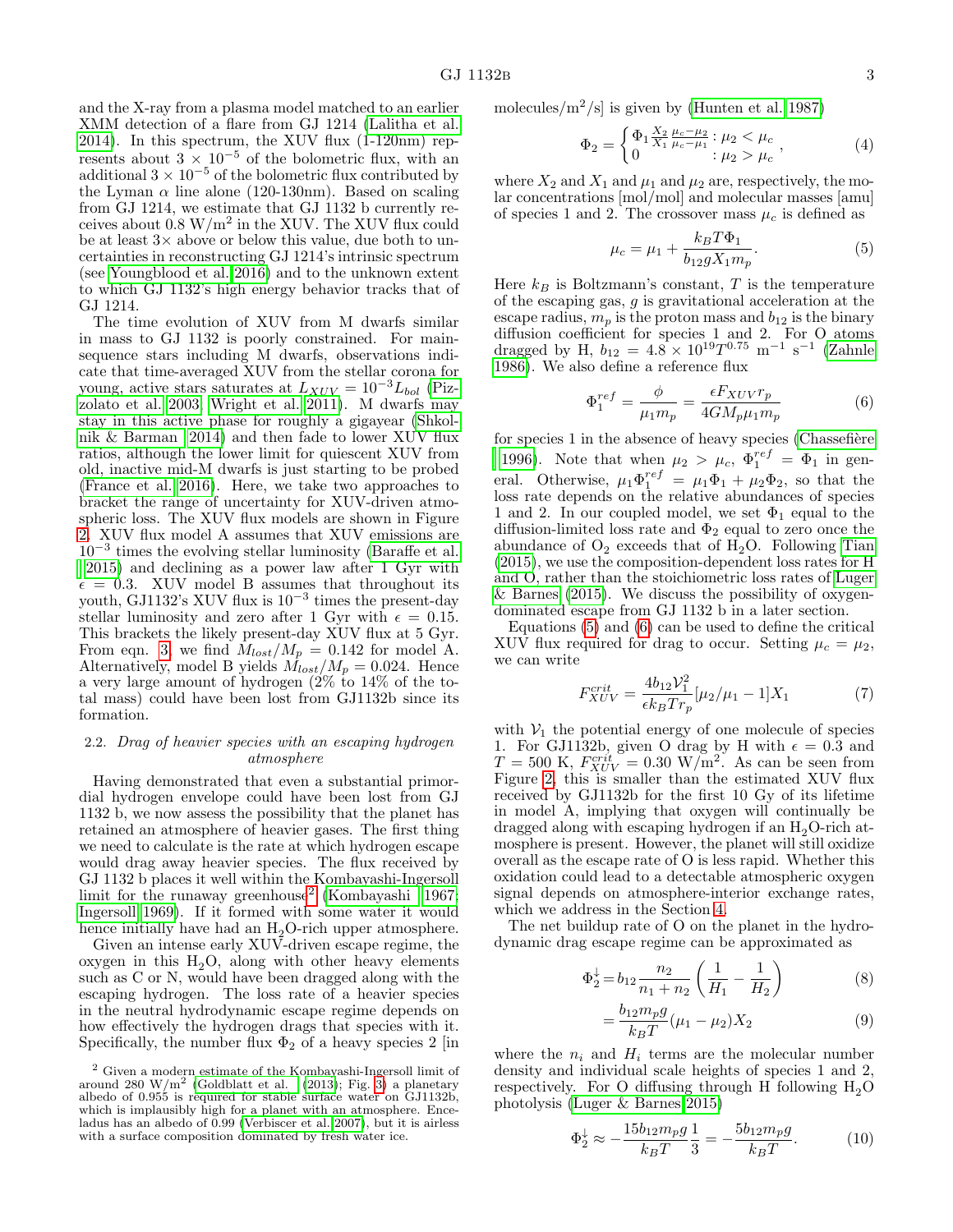

Figure 1. Present day spectral energy distribution of GJ 1214 from [Parke Loyd et al.](#page-13-37) [\(2016\)](#page-13-37). GJ 1214 serves as a proxy for GJ 1132, for which no measurements of the XUV flux currently exist. The XUV flux for GJ 1214 is approximately  $3 \times 10^{-5}$  of the bolometric luminosity, with the Lyman  $\alpha$  line containing about an equal amount of flux.



<span id="page-3-0"></span>Figure 2. Scaled bolometric and XUV flux from GJ 1132 at GJ 1132 b's orbit as a function of time. Bolometric flux was derived by interpolation from the stellar models of [Baraffe et al.](#page-13-45) [\(2015\)](#page-13-45). XUV flux was calculated following the method described in the text. The estimated present day XUV flux range for GJ 1132 b is marked with the green bar.

Equation [\(8\)](#page-2-3) can be simply physically interpreted as the diffusion rate of O atoms out of the escaping region back

to the lower atmosphere.

### 3. LINE-BY-LINE CLIMATE MODEL

<span id="page-3-1"></span>The rate at which a planet exchanges volatiles between the atmosphere and interior is a strong function of temperature. In particular, once the surface is hot enough to be in a magma ocean state, the atmosphere and interior will equilibrate on geologically short timescales. For this reason, climate calculations are necessary to assess the increase in surface temperature due to the atmosphere's greenhouse effect.

To calculate surface temperature, we first calculate the outgoing longwave radiation (OLR) from a pure  $H<sub>2</sub>O$  atmosphere using a line-by-line radiative transfer calculation. We integrate the monochromatic equation for upwelling radiative flux per unit wavenumber  $(W/m^2/cm^{-1})$ 

$$
\mathcal{F}_{+}(\overline{\tau}_{\infty}) = \pi B_{\nu}(T_{surf})e^{-\overline{\tau}_{\infty}} + \pi \int_{0}^{\overline{\tau}_{\infty}} B_{\nu}(\overline{\tau})e^{\overline{\tau}-\overline{\tau}_{\infty}} d\overline{\tau},\tag{11}
$$

where  $T_{surf}$  is surface temperature,  $\bar{\tau}$  is the mean path optical depth at a given wavenumber  $\nu$  and pressure  $p$ ,  $\overline{\tau}_{\infty}$  is the total optical depth, and  $B_{\nu}$  is the Planck spectral irradiance. Mean path optical depth is defined as

$$
\overline{\tau} = \frac{\kappa (p_s - p)}{g \overline{\mu}},\tag{12}
$$

where  $p_s$  is surface pressure, g is surface gravity and  $\kappa = \kappa(T, p, \nu)$  is the mass absorption coefficient  $(m^2/kg)$ .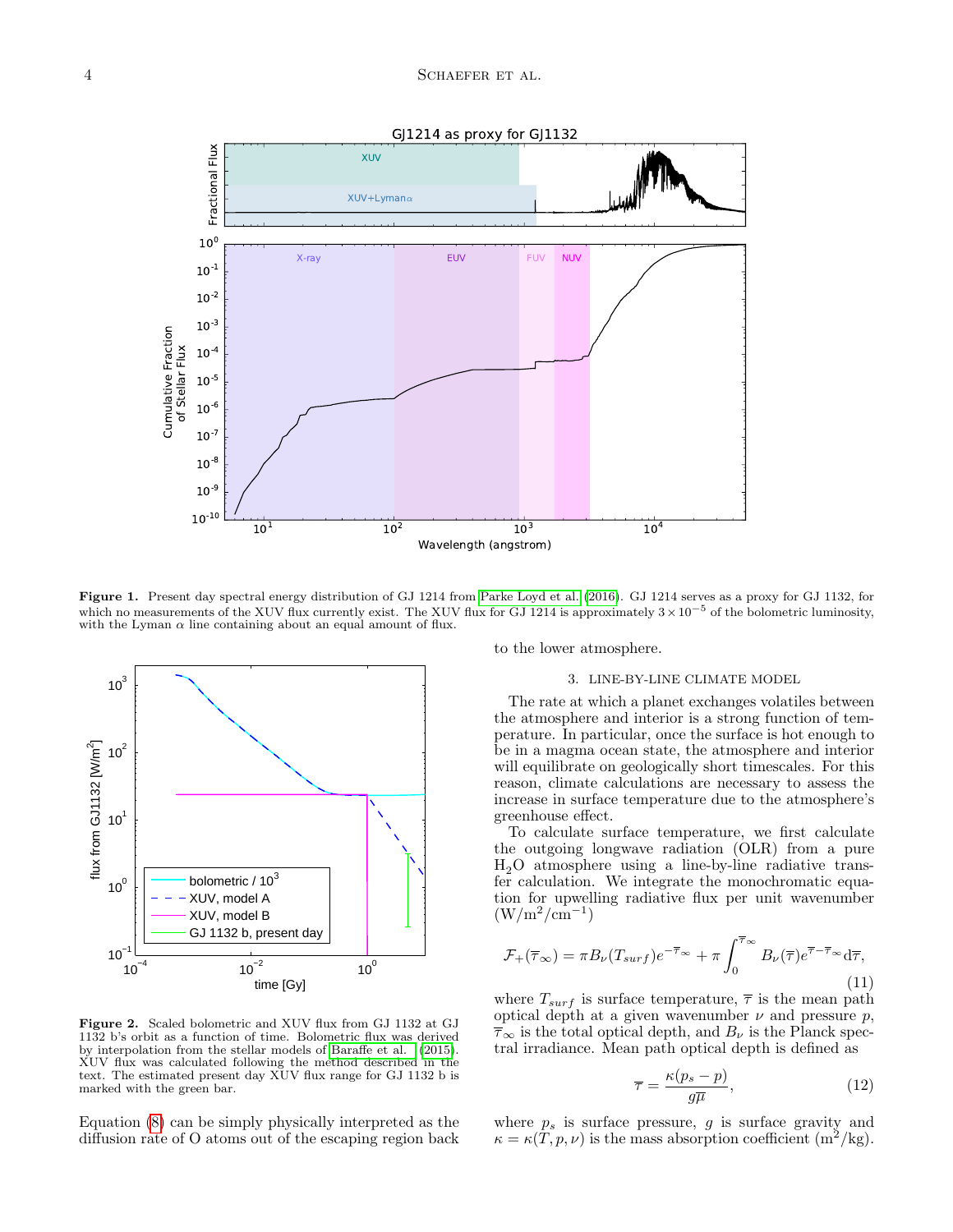In addition,  $\overline{\mu}$  is the mean emission angle cosine, which we take to be a constant 0.5 here. The layer optical depth weighting approach of [Clough et al.](#page-13-52) [\(1992\)](#page-13-52) is used to ensure accurate model behaviour in high absorption regions of the spectrum. Line absorption coefficients for  $H_2O$  are calculated from the 2010 HITEMP line list [\(Rothman et al. 2013\)](#page-13-53), with the Voigt function used to describe lineshapes and temperature scaling for the line strengths following standard methods [\(Rothman et al.](#page-13-54) [1998\)](#page-13-54).

The calculation is performed over 30 layers up to a minimum atmospheric pressure of 1 Pa. Spectral calculations were performed from 1 cm−<sup>1</sup> to 5 times the Wien peak wavenumber of the Planck function at the given surface temperature. We used 5000 points in wavenumber; sensitivity tests indicated that further increases in spectral resolution had an insignificant effect on the integrated OLR.

The temperature profile was assumed to be a dry adiabat from the surface to the tropopause, after which a stratospheric temperature equal to the skin temperature for GJ1132b given a planetary albedo of 0.75 was assumed (344.2 K). Ideal gas behaviour was assumed when calculating the dry adiabat, which is a reasonable approximation for the range of temperatures and pressures studied [\(Kasting 1988;](#page-13-55) [Wordsworth et al. 2013\)](#page-13-12). We accounted for the variation in the specific heat capacity of water vapour as a function of temperature using data from [Lide](#page-13-56) [\(2000\)](#page-13-56).

Continuum opacity due to far-wing absorption of strong  $H<sub>2</sub>O$  lines and other effects was taken into account using the MT-CKD parametrization [\(Clough et al. 1989\)](#page-13-57). Outside of the MT-CKD temperature range of validity, continuum absorption was simply set to its value at the maximum temperature given. Spectral lines were truncated at  $25 \text{ cm}^{-1}$  to avoid double-counting of the continuum absorption. To render the line-by-line calculation more manageable, we also preprocessed the HITEMP-2010 dataset by removing weak lines, which we defined as lines with a reference strength below  $1\times10^{-30}~\mathrm{cm}^{-1}$  $/$  cm<sup>2</sup> molecule<sup>-1</sup> at 1000 K. This approximation means that we slightly underestimate the atmospheric opacity at the highest temperatures and pressures studied. As the planet's surface is already in a magma ocean state under these conditions, however, this has little effect on atmospheric evolution.

To validate the code, we first ensured that it reproduced semi-analytic textbook results (Figure 4.5 in [Pier](#page-13-58)[rehumbert](#page-13-58) [\(2011\)](#page-13-58)). Next, we compared the code output with runaway greenhouse calculations for Earth [\(Gold](#page-13-48)[blatt et al. 2013\)](#page-13-48). Figure [3](#page-5-0) shows the results of this intercomparison. As can be seen, our model agrees closely with published results except in a small region around 1200 cm<sup>−</sup><sup>1</sup> , most likely due to slightly differing assumptions for the  $H_2O$  continuum (C. Goldblatt, personal communication). Given the large uncertainties in other parameters for GJ1132b, we decided this agreement was more than sufficient for our purposes.

We calculated the OLR over a range of surface temperatures from 400 to 4000 K and a range of surface pressures from 1 Pa to 1000 bar. At high surface temperatures, the uncertainty in water vapour opacity becomes large due to uncertainty in the scaling of the continuum. However, at these temperatures the planet's surface is in a magma ocean state that permits rapid exchange of oxygen between the atmosphere and interior. Hence this uncertainty should have little effect on our key conclusions.

We calculate the atmospheric heat flux as a balance of the outgoing longwave radiation (OLR) and the absorbed shortwave radiation (ASR). The ASR is given by  $(1 - A)F_{stellar}/4$ , where A is the planetary albedo and  $F_{stellar}$  is the bolometric stellar flux received by the planet, which we derived by interpolating data from [Baraffe et al.](#page-13-45) [\(2015\)](#page-13-45) to the mass of GJ 1132. The planetary albedo of GJ 1132 b is currently unconstrained, although observations indicate low albedos for planets orbiting M dwarfs in general. [Demory](#page-13-59) [\(2014\)](#page-13-59) did a statistical study of Kepler's close-in super-Earths and found a median total albedo of ∼ 0.3, although values ranged up to 0.92. Note that the sample of planets studied all had equilibrium temperatures significantly larger than GJ 1132 b, and they may be more representative of bare rocky planets than those with dense atmosphere. Here we take the albedo of Venus, as a representative planet with a thick, hot atmosphere, as our nominal constant value  $A = 0.75$ , but discuss the effect of lower albedos in the results section.

#### 4. COUPLED ATMOSPHERE-INTERIOR MODEL

<span id="page-4-0"></span>We address the atmosphere-interior rates of exchange by coupling our atmospheric model with a magma ocean model, which includes thermal evolution and the exchange of  $H<sub>2</sub>O$  and O with the atmosphere. The thermal parameterization combines elements of the work of [Le](#page-13-25)[brun et al.](#page-13-25) [\(2013\)](#page-13-25), [Elkins-Tanton](#page-13-60) [\(2008\)](#page-13-60), and [Hamano](#page-13-11) [et al.](#page-13-11) [\(2013\)](#page-13-11). As in these papers, we assume that solidification of the magma ocean proceeds from the bottom up, due to the fact that mantle adiabats are steeper than the solidus and liquidus curves of silicates. The thermal evolution is governed by two temperatures: the mantle potential temperature, which dictates the degree of melting and convection within the mantle, and the surface temperature, which is governed by heat flux out of the mantle and heat loss from the top of the atmosphere. For most of the duration of the magma ocean phase, these temperatures are the same. However, as the solidification front (the depth at which the mantle adiabat intersects the mantle solidus) moves towards the surface, a thermal boundary layer can develop at the surface, which insulates the mantle from additional heat loss. Following formation of the thermal boundary layer, the model switches to whole mantle solid-state convection as parameterized in [Schaefer & Sasselov](#page-13-61) [\(2015\)](#page-13-61). The atmosphere is assumed to be composed of  $H_2O$ , H and O gases.  $H<sub>2</sub>O$  is the only source of atmospheric opacity and the climate is calculated as discussed above. The composition and thickness of the atmosphere depends on mass exchange with the magma ocean and loss of volatiles due to both atmospheric escape and crystallization into the solid mantle. Following magma ocean solidification, only passive outgassing of  $H_2O$  and atmospheric loss occur. We will discuss each of these aspects in more detail below.

#### 4.1. Thermal model

The thermal evolution of the magma ocean potential temperature is given by: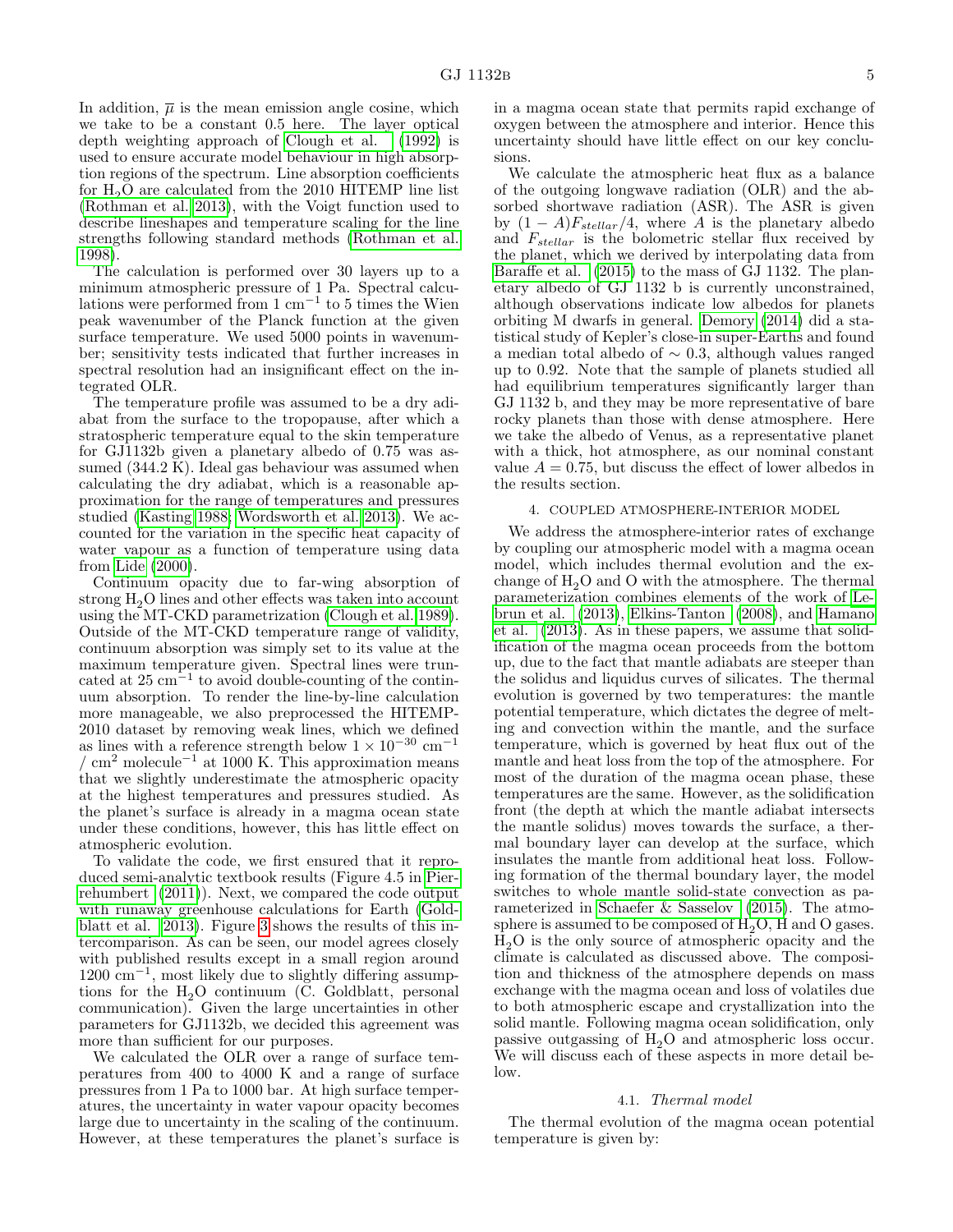

<span id="page-5-0"></span>Figure 3. Outgoing longwave radiation from the line-by-line radiative-convective model (red) vs. results produced using the SMART code detailed in [Goldblatt et al.](#page-13-48) [\(2013\)](#page-13-48). In each case the atmospheric composition is  $100\%$  H<sub>2</sub>O, the assumed surface temperature is 300 K and the atmospheric temperature profile follows the H<sub>2</sub>O saturation vapour pressure curve. The spectrally integrated OLR is 281.2 W/m<sup>2</sup> and  $274.7 \text{ W/m}^2$ , respectively, for the two cases.

$$
\frac{4}{3}\pi \rho_m c_p \left(r_p^3 - r_s^3\right) \frac{dT_p}{dt} = 4\pi r_s^2 \Delta H_f \rho_m \frac{dr_s}{dt} \n- 4\pi r_p^2 q_m + \frac{4}{3}\pi \rho_m Q_r \left(r_p^3 - r_c^3\right)
$$
\n(13)

where  $\rho_m$  is the mantle bulk density,  $c_p$  is the silicate heat capacity  $(1.2 \times 10^3 J kg^{-1} K^{-1})$ ,  $r_p$  is the planetary radius,  $r_c$  is the core radius,  $r_s$  is the radius of solidification,  $\Delta H_f$  is the heat of fusion of silicates  $(4 \times 10^5$  J kg<sup>-1</sup>),  $q_m$  is the mantle heat flux,  $Q_r$  is the heat generated by radioactive decay. We begin our calculations at  $T_p = 4000$  K, which is hot enough for the magma ocean to extend from the surface to the coremantle boundary. The heat generated by radioactive decay is limited to the long-lived isotopes <sup>40</sup>K, 235,238U, and <sup>232</sup>Th. Abundances of these elements are assumed to be the same as for the Earth's mantle, and the parameterization for  $Q_r$  is the same as that given by [Schaefer](#page-13-61) [& Sasselov](#page-13-61)  $(2015)$  equation  $(4)$ . Although we expect GJ 1132 b to have different abundances of the radioactive elements, the results of the magma ocean model are relatively insensitive to them, given the typically short lifetimes of the magma oceans. After solidification, the first term on the RHS disappears and the thermal evolution proceeds as for [Schaefer & Sasselov](#page-13-61) [\(2015\)](#page-13-61).

The mantle heat flux is parameterized by the mantle Rayleigh number:

$$
q_m = \frac{k(T_p - T_{surf})}{l} \left(\frac{Ra}{Ra_{cr}}\right)^{\beta} \tag{14}
$$

$$
Ra = \frac{\alpha g (T_p - T_{surf}) l^3}{\kappa \nu} \tag{15}
$$

where k is the thermal conductivity  $(4.2 \text{ W m}^{-1} \text{ K}^{-1}),$ the critical Rayleigh number  $(1.1 \times 10^3)$  and the exponent  $\beta$  (0.33) are determined from numerical mantle convection simulations,  $\alpha$  is the thermal expansion coefficient  $(2 \times 10^{-5} \text{ K}^{-1})$ ,  $\kappa$  is the thermal conductivity  $(10^{-6} \text{ m}^2)$ 

 $(s^{-1})$ , and  $\nu$  is the kinematic viscosity (m s<sup>-2</sup>). The dynamic viscosity  $\eta$  for a silicate liquid is very small, of order 0.01 Pa s. We therefore assume that the liquid portion of the magma ocean is instantaneously wellmixed. We only consider convection within the magma ocean, not the solid mantle, until solidification of the magma ocean has occurred. As partial crystallization proceeds, the viscosity of the magma ocean increases dra-matically. The viscosity depends on the melt fraction<sup>[3](#page-5-1)</sup>  $\psi$ , which is given by  $(T_p - T_{solidus})/(T_{liquidus} - T_{solidus}).$ We use the same viscosity parameterizations as [Lebrun](#page-13-25) [et al.](#page-13-25) [\(2013\)](#page-13-25). Below a critical melt fraction ( $\psi_c \sim$ 0.4), the viscosity becomes solid-like, where our solid viscosity is given by  $\eta = \eta_0 \exp(-E_a/(RT))$ , where  $\eta_0 = 3.8 \times 10^9$  Pa s,  $E_a = 350$  kJ mole<sup>-1</sup> and R is the ideal gas constant.

The radius of solidification is given by the intersection of the mantle adiabat with the mantle solidus. We derive an equation for  $(dr_s/dt)$  by approximating the adiabat as the first Taylor expansion, and the solidus as a straight line in two sections, from 0 - 100 km, and from 100 km to the core-mantle boundary. The coefficients for the high pressure region are taken from [Hirschmann](#page-13-62) [\(2000\)](#page-13-62)  $(a = 26.53 \text{ K Gpa}^{-1}, b = 1825 \text{ K}), \text{ and a linear fit is}$ done to the low pressure dry peridotite solidus from that paper  $(a = 104.42 \text{ K } \text{Gpa}^{-1}, b = 1420 \text{K}$ . The liquidus is assumed to be larger than the solidus by 600 K. The linear parameterization for the solidus leads to a simple and straightforward analytic expression for the radius of solidification, which yields our second differential equation:

$$
T_p[1 + \frac{\alpha g}{c_p}(r_p - r_s)] = ag\rho_m(r_p - r_s) + b \qquad (16)
$$

$$
\frac{dr_s}{dt} = \frac{c_p(b\alpha - a\rho_m c_p)}{g(a\rho_m c_p - \alpha T_p)^2} \frac{dT_p}{dt} \qquad (17)
$$

<span id="page-5-1"></span><sup>3</sup> Note that the melt fraction is typically denoted by  $\phi$ , which we do not use here to avoid confusion with the energy-limited escape flux, see eqn [\(2\)](#page-1-1)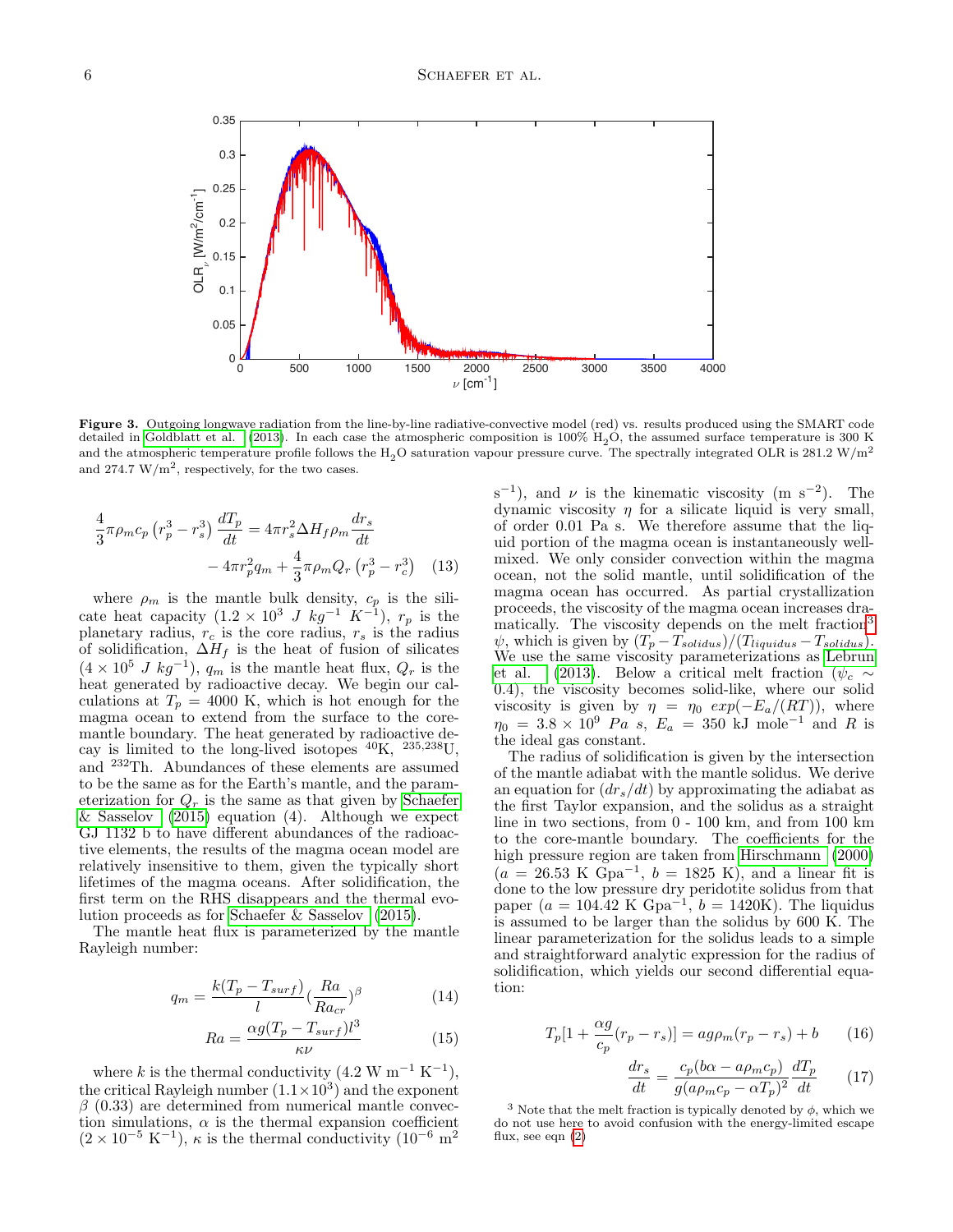

<span id="page-6-0"></span>Figure 4. Sample model run for both XUV model A (blue) and B (pink). The top panel shows the evolution of the mantle potential temperature (solid line) and the surface temperature (dashed line). The bottom panel shows the evolution of the planetary water reservoirs (solid line: magma ocean, dashed line: atmosphere, dotted line: solid mantle). Model shown has FeO = 8 wt%,  $\chi_d$  = 0, and inital  $H<sub>2</sub>O$  inventory of 100 Earth oceans (EOs).

The surface temperature of the planet is calculated from the heat loss equation for the surface environment, where we make the simplification that the atmosphere and thermal boundary layer are governed by a single average temperature  $(T_{surf})$ :

$$
(c_{p,H_2O}M_{atm} + c_{p,m}\frac{4}{3}\pi\rho_m(r_p^3 - \delta^3))\frac{dT_{surf}}{dt}
$$
  
=  $4\pi r_p^2(q_m - \mathfrak{F})$  (18)

where  $\mathfrak{F}$  is the heat flux from the atmosphere, cal-culated from OLR - ASR (see Sec. [3\)](#page-3-1), and  $\delta$  is the thickness of the thermal boundary layer, which is given by:  $\delta = k_m (T_p - T_{surf})/q_m$ . The boundary layer develops once the melt fraction at the surface of the magma ocean reaches the critical value, causing the viscosity of the magma ocean to increase dramatically. This is the "mush" stage of [Lebrun et al.](#page-13-25) [\(2013\)](#page-13-25).

A sample run of the thermal model is shown in the top panel of Figure [4.](#page-6-0) The potential temperature and surface temperature are nearly identical until the "mush" stage is reached and the boundary layer begins to grow. When the surface temperature reaches the solidus temperature (1420 K), the magma ocean phase has concluded. When applied to an Earth-like planet, our thermal model reproduces the cooling times and heat fluxes found in [Lebrun](#page-13-25) [et al.](#page-13-25) [\(2013\)](#page-13-25) and [Hamano et al.](#page-13-11) [\(2013\)](#page-13-11) very well. We deviate at later stages due to the fact that we do not include condensible atmospheric water vapor, which will not be present on GJ 1132b. However, the comparison gives us confidence that our thermal model produces reasonable results.

#### 4.2. Volatile Model

Water is very soluble in silicate melts, so the  $H_2O$  pressure at the surface of the planet during the magma ocean stage is set by its solubility in the magma ocean. We use a fit to the solubility data of [Papale](#page-13-63) [\(1997\)](#page-13-63):

$$
p(Pa) = \left(\frac{F_{\rm H_2O}}{3.44 \times 10^{-8}}\right)^{1/0.74} \tag{19}
$$

where  $F_{\text{H}_2\text{O}}$  is the mass fraction of water in the liquid silicate melt. Note that the solubility of water within silicates at low pressures is effectively temperature independent. Mass balance for water within the magma ocean system is given by:

$$
M_{\text{H}_2\text{O}}^{mo,t} = M_{\text{H}_2\text{O}}^{crystal} + M_{\text{H}_2\text{O}}^{liq} + M_{\text{H}_2\text{O}}^{atm}
$$

$$
= k_{\text{H}_2\text{O}} F_{\text{H}_2\text{O}} M^{crystal} + F_{\text{H}_2\text{O}} M^{liq}
$$

$$
+ \frac{4\pi R_p^2}{g} \left(\frac{F_{\text{H}_2\text{O}}}{3.44 \times 10^{-8}}\right)^{1/0.74} \tag{20}
$$

where  $k_{\text{H}_2\text{O}}$  is the partition coefficient for water between melt and solid (0.01),  $M_{\rm H_2O}^{mo,t}$  is the mass of water in the magma ocean + atmosphere system on the current time step, and the mass of crystals  $(M^{crystal})$  within the magma ocean is found from the melt fraction  $\psi$  calculated along the adiabatic profile in the magma ocean. The total mass of the magma ocean  $(M^{liq} + M^{crystal})$ is determined by difference with the radius of solidification. The mass of water in the magma ocean + atmosphere system  $(M_{\rm H_2O}^{mo,t})$  and the mass of water in the solid mantle at a given time are determined with the differential equations:

$$
\frac{dM_{\rm H_2O}^{sol}}{dt} = 4\pi \rho_m k_{\rm H_2O} F_{\rm H_2O} r_s^2 \frac{dr_s}{dt} \tag{21}
$$

$$
\frac{dM_{\text{H}_2O}^{mo}}{dt} = -\frac{dM_{\text{H}_2O}^{sol}}{dt} - 4\pi r_p^2 \phi_1 \frac{\mu_{\text{H}_2O}}{2\mu_H} \tag{22}
$$

where  $\phi_1$  is the XUV-driven atmospheric mass loss rate of H (in kg m<sup>-2</sup> s<sup>-1</sup>), discussed in Section [2.1.](#page-1-4) We find that our calculations conserve  $H_2O$  mass when atmospheric loss is turned off. A sample model run is shown in the bottom panel of Fig. [4.](#page-6-0) The figure shows the distribution of water between the three planetary reservoirs: magma ocean, atmosphere and solid mantle. When the magma ocean has cooled, most of the water remains in the solid mantle. Atmospheric escape is included in the calculation shown.

We assume that  $O_2$  is produced in the atmosphere by loss of H from  $H_2O$ .  $O_2$  is then also lost from the atmosphere at a slightly slower rate due to hydrodynamic drag, as discussed in Section [2.2.](#page-2-4) The  $O<sub>2</sub>$  produced in the atmosphere is also in contact with the FeO in the silicate melt. We allow the magma ocean to take up  $O_2$ by oxidation of FeO to  $FeO<sub>1.5</sub>$ . The equilibrium oxygen fugacity for the magma ocean is given by [Kress &](#page-13-64) [Carmichael](#page-13-64) [\(1991\)](#page-13-64):

$$
ln\left(\frac{X_{\text{Fe}_2\text{O}_3}}{X_{FeO}}\right) = 0.196ln\left(f_{\text{O}_2}(Pa)\right) + \frac{11,492}{T} - 6.675
$$
  
-2.243X<sub>A1<sub>2</sub>O<sub>3</sub> - 1.828X<sub>FeO</sub><sup>\*</sup> + 3.201X<sub>CaO</sub> + 5.854X<sub>Na\_2O</sub>  
+ 6.215X<sub>K\_2O</sub> - 3.36\left[1 - \frac{1673}{T} - ln\left(\frac{T}{1673}\right)\right]  
- 7.01 \times 10^{-7} \frac{p(Pa)}{T} - 1.54 \times 10^{-10} \frac{(T - 1673)p(Pa)}{T} + 3.85 \times 10^{-17} \frac{p^2(Pa)}{T}(23)</sub>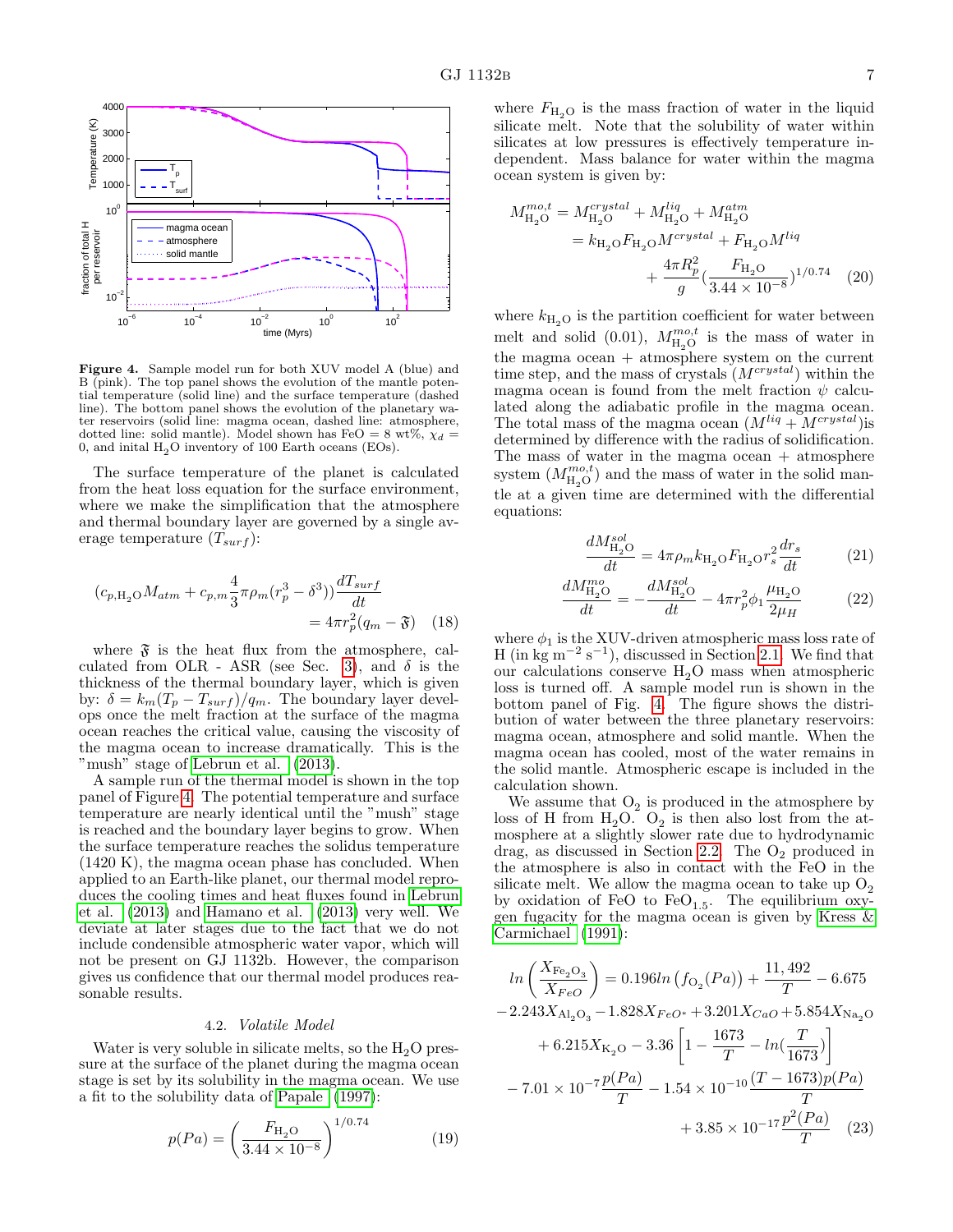where  $X_i$  is the molar concentration of the oxides in the silicate melt, and we use the Bulk Silicate Earth (BSE) as our nominal composition [\(O'Neill & Palme 1998\)](#page-13-65). This empirical relationship was derived for a wide range of natural silicate melt compositions equilibrated at oxygen fugacities ranging from metal-silicate equilibrium (ironwustite buffer) up to air at temperatures between 1473 and 1900 K. Rocky exoplanets are expected to have relatively similar rocky elemental abundances to the Earth based on analysis of the observed mass-radius measurements and stellar elemental abundances [\(Dressing et al.](#page-13-66) [2015,](#page-13-66) and references therein). GJ 1132 b itself falls very [c](#page-13-66)lose to an Earth-composition track on the mass-radius diagram [\(Berta-Thompson et al. 2015\)](#page-13-26). The empirical oxygen fugacity relationship therefore is likely to cover the relevant compositional range for rocky exoplanets. The strongest mantle influence on the oxygen fugacity will likely be the total abundance of FeO (FeO\*) in the silicate, so we explore a range of FeO abundances in our calculations. Note that we assume a metal-free magma ocean for these calculations.

Mass balance between the atmosphere and the magma ocean is calculated for  $O_2$  in the same way as for  $H_2O$ . Oxygen is sequestered into the solid mantle as  $FeO<sub>1.5</sub>$ . We assume no fractionation between liquid and solid, either for FeO or  $FeO_{1.5}$ , although Fe is known to fractionate from Mg in the melt (i.e., minerals that condense early should be less Fe-rich than those that condense later). We consider that this will have only a small effect on our oxygen mass balance, but we discuss implications in a later section. The magma ocean  $+$  atmosphere system loses oxygen to the solid mantle and to atmospheric escape, while atmospheric escape of H from  $H_2O$  produces O. This gives us two more differential equations for the abundance of free O in the solid and in the magma ocean + atmosphere system:

$$
\frac{dM_O^{solid}}{dt} = 4\pi \rho_m F_{\text{FeO}_{1.5}} r_s^2 \frac{dr_s}{dt} \frac{\mu_O}{2\mu_{\text{FeO}_{1.5}}} \quad (24)
$$

$$
\frac{dM_O^{mo}}{dt}=4\pi R_p^2\phi_1\frac{\mu_O}{2\mu_H}-4\pi R_p^2\phi_2-\frac{dM_O^{solid}}{dt}\quad (25)
$$

where  $\phi_2$  is the XUV-driven atmospheric mass loss rate of O (in kg m<sup>-2</sup> s<sup>-1</sup>) and  $F_{FeO<sub>1.5</sub>}$  is the mass fraction of  $FeO<sub>1.5</sub>$  in the mantle. Following magma ocean solidification, direct exchange of oxygen between the mantle and the atmosphere halts  $(dM_O^{solid}/dt=0)$ . Oxygen no longer exchanges with the mantle following solidification, but is continuously created by H loss and lost by hydrodynamic drag. Although similar models for Venus have allowed continued O loss due to oxidation of the crustal layer [\(Gillmann et al. 2009\)](#page-13-67), we consider this effect to be small given that the upper mantle will already be significantly oxidized by exchange with the atmosphere during the magma ocean phase. Water outgassing continues but there is no return of water to the mantle after magma ocean solidification. Outgassing is parameterized similar to [Sandu & Kiefer](#page-13-68) [\(2012\)](#page-13-68):

$$
r_{outgas} = 4\pi r_p^2 \rho_m F_{melt}^{avg} f_{melt}^{avg} u_c \chi_d \tag{26}
$$

where  $F_{melt}^{avg}$  is the volume-averaged mass fraction of water in the melt,  $f_{melt}^{avg}$  is the volume-averaged melt fraction of the mantle,  $u_c$  is the mantle convection velocity,

Table 1 Parameters for GJ1132b used in the modeling.

<span id="page-7-1"></span>

| Parameter                                      | Values  |
|------------------------------------------------|---------|
| Present-day stellar luminosity $L [L_{\odot}]$ | 0.00438 |
| Orbital distance $a$ [AU]                      | 0.0153  |
| Planetary mass $M_p$ [ $M_{\oplus}$ ]          | 1.62    |
| Planetary radius $r_p$ $[r_{\oplus}]$          | 1.16    |
| Core mass fraction $M_c$ [ $M_p$ ]             | 0.262   |
| Core radius $r_c$ [ $r_p$ ]                    | 0.54    |
| Surface gravity $g_0$ [m s <sup>-2</sup> ]     | 11.8    |
| Planetary albedo $A$                           | 0.75    |

and  $\chi_d$  is the degassing efficiency, which can vary from 0 (no degassing) to 1 (completely efficient degassing). We will explore the effect of the degassing efficiency in our discussion of the results.

## 4.3. Properties of GJ 1132b

The mass and radius for GJ 1132b are taken from the discovery paper [Berta-Thompson et al.](#page-13-26) [\(2015\)](#page-13-26). The core mass and radius assuming a two-component model (silicate + metal, no water) are determined with the online tool of [Zeng et al.](#page-13-69) [\(2016\)](#page-13-69). Values for the planet properties are given in Table 1. The mass of the planet is currently only known to  $3\sigma$ , although continued Doppler monitoring will shrink the mass uncertainty and enable more detailed compositional models. We note that there is additionally a well-known degeneracy in determining the planet's composition from the density. Using the online tool of [Zeng et al.](#page-13-69) [\(2016\)](#page-13-69), we find that the nominal mass of the planet allows for up to about 20  $\text{wt}\%$ of the planet to be water. Note that this extreme value results in a nearly zero silicate mass fraction, which is highly unphysical, as giant impact simulations show that mantle stripping can produce planets with at most 70% core mass fraction [\(Marcus et al. 2010\)](#page-13-70). However, we will test loss models here for total planetary water abundances up to 20  $\text{wt}\%$  as a limiting case, while holding the core and silicate mass fractions fixed at the value determined assuming the present measured mass and a two-component silicate-metal model.

#### 5. RESULTS OF COUPLED MODELS

<span id="page-7-0"></span>We explore model results for the two XUV flux models. For both models, we vary the initial planetary water inventory and the mantle FeO abundance. We explore water inventories ranging from 0.1 up to 1000 Earth oceans  $(EO = 1.39 \times 10^{21} kg)$  of water, which is about 20 ppm in the mantle up to about 20 wt%. We note that while there are measurements of the solubility of water in silicate melts up to this value, the data beyond 10 wt% is sparse and fairly poorly constrained.

For mantle FeO, we consider abundances ranging from 0.1 to 20 wt%. Abundances of FeO in the silicate mantles of the terrestrial planets in the Solar System span this range. Estimates for Mercury's mantle are 2-3 wt%, Earth and Venus have about  $7 - 8 \text{ wt}$ % of FeO, whereas Mars has a mantle FeO abundance of about 18 wt%, and Vesta 20 wt% [\(Robinson & Taylor 2001\)](#page-13-71). The abundance of FeO in the mantle is a result of the composition of the protoplanets out of which a planet is made, the conditions under which core formation occurs and any subsequent reducing or oxidizing processes. The abundance of  $\text{Fe}^{3+}$  (or  $\text{FeO}_{1.5}$ ) in the Earth's mantle is fairly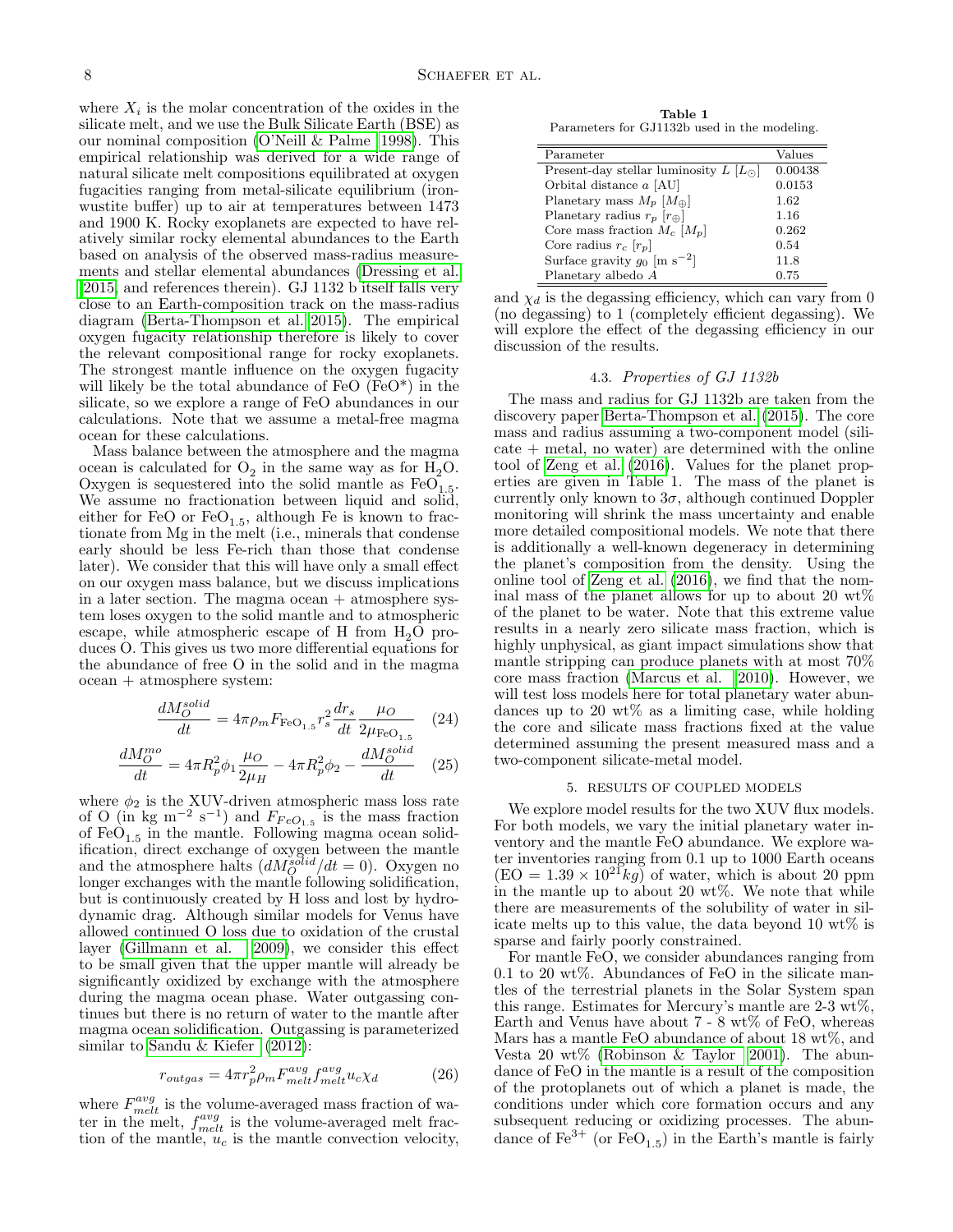

<span id="page-8-0"></span>Figure 5. Solidification time (in Myr) for different initial water abundances. Water abundances are weight percent of the total planet. The figure shows results for our two XUV flux models, A (blue) and B(pink). For lower XUV fluxes (model B), the magma oceans are longer-lived. For water abundances greater than 10 wt%, the magma oceans persist for the entire length of our calculation (5 Gyr).

small  $(Fe^{3+}/Fe^{total} \sim 0.02 - 0.03$ , [Frost & McCammon](#page-13-72)  $(2008)$ . We examine values from 0 up to 0.03, and find only a minor difference on the final results of the model. Our nominal results use  $\text{Fe}^{3+}/\text{Fe}^{total} = 0$ , which gives the mantle maximum oxygen uptake potential.

We also consider the effect of efficient  $(\chi_d = 1)$  versus inefficient  $(\chi_d = 0)$  degassing after the magma ocean stage has solidified. This parameter has an effect on the final water and  $O_2$  abundances, as we discuss below.

#### 5.1. Water loss and Magma Ocean Solidification

Magma ocean solidification times depend strongly on the initial water abundance of the planet, as well as the XUV flux. Figure [5](#page-8-0) shows the solidification times for the two XUV models as a function of initial water abundance. Models were run for a total integration time of 5 Gyr, consistent with the estimated age of GJ 1132 [\(New](#page-13-73)[ton et al. 2016\)](#page-13-73). The XUV flux model B results in magma oceans that persist roughly an order of magnitude longer than for XUV flux model A. The longer duration is due to the slower loss of water vapor from the atmosphere, which causes the planet to remain hotter for longer.

Total planetary water loss also depends strongly on both the initial water abundance and the XUV flux, as well as the degassing efficiency in the post-magma ocean state. Figure [6](#page-8-1) shows the fraction of intial water lost for both flux models, as well as different degassing efficiencies. For XUV flux model A, water loss is more than 95% complete for all intial water abundances, except the largest. For XUV flux model B, the figure shows that the amount of water lost for low initial water abundances depends strongly on the degassing efficiency. For efficient degassing, all water is lost except for initial water abundances  $\geq 10$  wt% of the planet. For no degassing postmagma ocean, the fraction of the initial water lost in-



<span id="page-8-1"></span>Figure 6. Fraction of total water lost as a function of initial planetary water abundance. The figure shows results for the two XUV flux models, A (blue) and B(pink). Thick lines are for  $\chi_d =$ 0 (i.e. no outgassing after magma ocean solidification), whereas thin lines with open points (A:square, B:circle) are for  $\chi_d = 1$ (i.e. perfectly efficient outgassing after magma ocean soldification). The difference between the thin and thick lines for XUV model B indicates that most of the planet's water is lost after magma ocean soldification.

creases with increasing water abundance, but only up to 10wt%, above which water loss decreases. This indicates that for low water abundances, most of the remaining water is stored in the mantle and is lost after the magma ocean phase during passive outgassing of the interior. If degassing is inefficient, the water can be permanently trapped in the mantle. A large melting event, possibly caused by late impacts, could induce further outgassing. The amount of remaining water is not sufficient to affect the planet's density except at the very highest water abundances where most of it remains in the atmosphere. For XUV model B and no degassing, the remaining water abundance is ∼10 wt% of the planet's mass. This is technically consistent with the present mass and radius measurement, but requires un-Earth-like silicate $(0.36)$  and core(0.54) mass fractions [\(Zeng et al. 2016\)](#page-13-69). The majority of the water in this scenario would be locked in solid phases in the mantle.

### 5.2. Atmospheric oxygen

For models with intial  $Fe^{3+}/Fe^{total} = 0$ , all free oxygen is produced by destruction of water and loss of hydrogen. The amount of oxygen produced is therefore directly proportional to the amount of water lost, shown in Fig. [6.](#page-8-1) XUV model A therefore typically produces more total oxygen than model B, especially at high initial water abundances and at lower abundances when degassing is inefficient.

A fraction of the oxygen that is produced is lost both to atmospheric escape and to the mantle. For both XUV models, between 90 to 99 % of the total oxygen produced by photolysis of water vapor is lost to space, with higher O loss amounts occurring at low water abundances. At most 10% of the total oxygen produced is sequestered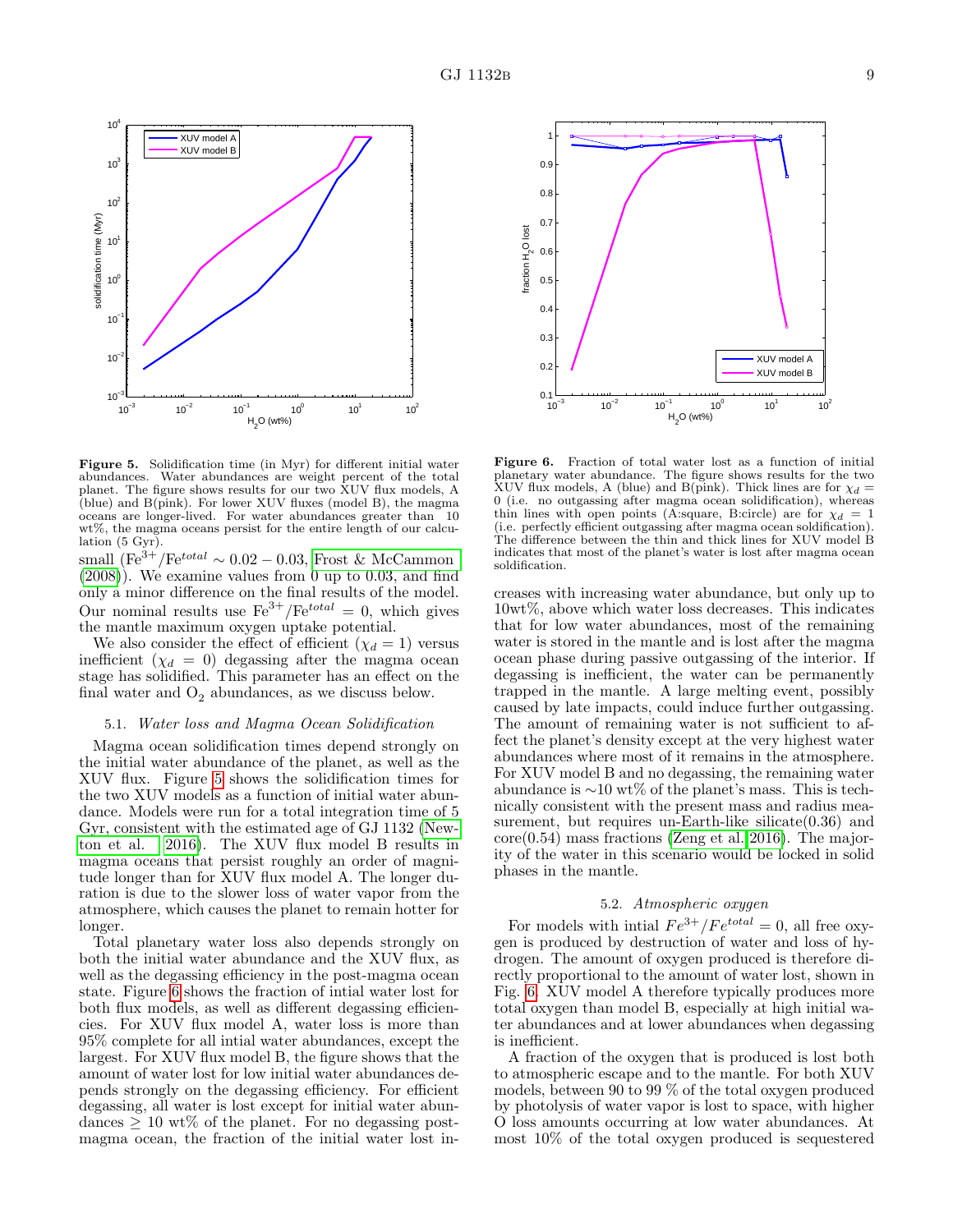

<span id="page-9-0"></span>**Figure 7.** Final O<sub>2</sub> pressure in the atmosphere (in  $log_{10}({\rm bars})$ ) as a function of initial  $\rm H_2O$  and FeO contents for both XUV flux models (left: high XUV, right: low XUV). Here we set  $\chi_d = 0$ .

into the mantle (discussed below). The remainder of the oxygen resides in the atmosphere, as shown in Figure [7.](#page-9-0) Both XUV models can result in residual  $O_2$  remaining in the atmosphere at a few bar level, with minimal dependence on FeO content. Several hundred to several thousand bars can build up only for initial water abundances greater than about 5 wt% of initial water. For XUV model A, the final atmospheric  $O_2$  abundance is negligible for water abundances below ∼5-10 wt% initial water, whereas for XUV model B, the  $O_2$  abundance in the atmosphere is slightly dependent on the FeO content of the mantle, with more  $O_2$  atmospheric build up for smaller FeO abundances. This is because there is a smaller sink for  $O_2$  in the magma ocean with lower FeO abundances. Degassing efficiency affects the final  $O_2$  abundance in the atmosphere for XUV model B with  $H_2O$  abundances less than 10 wt% as shown in Figure [8.](#page-10-1) At higher water abundances, persistent magma oceans mean that the model never enters the passive degassing state. For water abundances less than 10 wt%, the atmosphere has about 10 times more oxygen than for inefficient degassing. This is due to creation of additional oxygen by dissociation of water degassed in the post-magma ocean time frame.

We find that for both XUV models,  $O_2$  is more abundant than water vapor in the atmosphere for nearly all of our parameter space, but the atmosphere is likely to be fairly tenuous  $(p < few bar)$ . Steam dominates the atmosphere only for XUV model B at the highest water abundances, with about a factor of 10 more water vapor than  $O_2$ . Therefore our models indicate that the atmosphere of GJ 1132b may be tenuous and dominated by O2 . If abundant atmospheric water is observed, it is indicative of both a low XUV flux history and high initial abundance.

For mantles with initial  $\text{Fe}^{3+}/\text{Fe}^{total}$  of 0.02 - 0.03, we find that atmospheric  $O_2$  is relatively unaffected. At low water abundances,  $O_2$  is the same as for our nominal calculations. At large water abundances ( $> 5 \text{ wt}\%$  for  $XUV B$ ), atmospheric  $O_2$  is the same for low initial FeO,

but is slightly larger than for our nominal model as FeO increases. We find a maximum increase at 20% initial FeO of about  $50\%$  in the  $O_2$  atmospheric pressure.

Planetary albedo has a slightly larger effect on our results. For a lower planetary albedo of 0.3, we find for  $XUV$  model B that the final  $O_2$  atmospheric pressure is 60 - 90% of our nominal results. For XUV model A, results are the same (i.e.,  $p \ll 1$ ) at water abundances below 5 wt%, and are about  $75 - 90\%$  of the nominal results at higher water abundances. In both cases we find that the fraction of the nominal abundance increases with increasing water abundance. That is, albedo has a larger effect on models with lower initial water abundances. However, the effect of albedo is small enough that it does not alter our primary conclusions.

### 5.3. Mantle Composition

While more extensive destruction of  $H_2O$  for XUV model A implies greater production of oxygen, most of the oxygen is directly lost to space and therefore a smaller fraction can be absorbed into the mantle than for XUV model B. For XUV model A, this is at most 8% of the total oxygen produced, whereas slightly more (10%) can be absorbed for model B. For XUV model A extensive absorption of O by the mantle only occurs at high water  $(> 5 \text{ wt})$  and FeO abundances  $(> 5 \text{ wt})$ . In contrast, extensive oxygen absorption occurs across wide ranges of water ( $>0.05 \text{ wt\%}$ ) and FeO ( $>0.5 \text{ wt\%}$ ) for XUV model B, although the highest relative absorption still occurs at the largest FeO and water abundances.

While high FeO abundances lead to more oxygen absorption, the conversion (or oxidation) of FeO to  $FeO<sub>1.5</sub>$ is more extensive at low FeO abundances as shown in Figure [9.](#page-11-0) Note that we include here the  $FeO<sub>1.5</sub>$  remaining in the magma ocean for those models which do not fully solidify. For XUV model A, the peak oxidation occurs above 15 wt%  $H_2O$ , at FeO abundances less than 8 wt%. For XUV model B, the peak is at 5 wt%  $H_2O$  for FeO abundances less than about 5 wt%. Less oxidation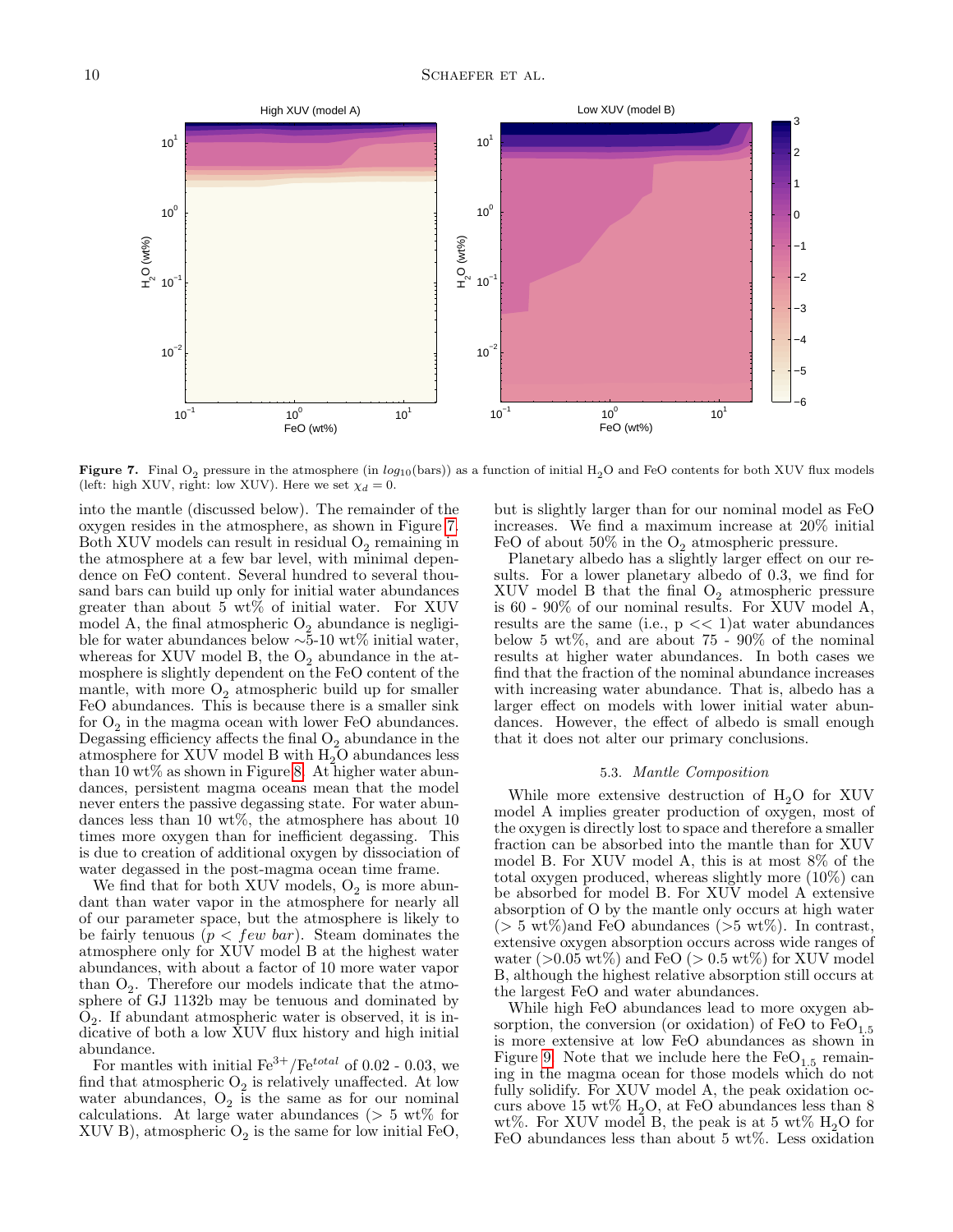

<span id="page-10-1"></span>Figure 8. Same as Figure [7](#page-9-0) for XUV model B with efficient degassing  $(\chi_d = 1)$ . Degassing efficiency makes no difference on the final atmospheric  $O_2$  abundance for XUV model A (not shown).

occurs for XUV model B at higher  $H_2O$  abundances because these models lose less H from the atmosphere and therefore produce less free O.

Figure [10](#page-11-1) shows the profile of  $FeO<sub>1.5</sub>$  abundance with depth in the solidifying magma ocean at the end of the integration period of 5 Gyr. The remaining liquid at larger radii has the same  $FeO<sub>1.5</sub>$  abundance as the last layer of solidified mantle. The outer radius of the magma ocean is smaller than the planetary radius because of the formation of a thermal boundary layer, which insulates the upper mantle. The maximum abundance of  $FeO<sub>1.5</sub>$ is limited by the total FeO content, which is fixed at 1 wt% in this figure. As can be seen, the mantle becomes progressively more oxidized as the magma ocean solidifies, and the degree of oxidation is strongly dependent on the total water abundance. Less stratification occurs for non-zero  $\text{Fe}^{3+}/\text{Fe}^{total}$  starting abundances. The progressive oxidation of the mantle may effect later mantle convection. The density of silicates enriched in  $FeO<sub>1.5</sub>$ will be slightly lower than more reduced silicates, which results in a stably stratified mantle. This may delay the onset of solid state convection after magma ocean solidification. We will discuss this possibility in the next section.

#### 6. DISCUSSION

#### <span id="page-10-0"></span>6.1. Sensitivity of loss rate to atmospheric composition

In our nominal models, we assume that atmospheric loss is energy-limited, where the loss rates are dependent on the O and H molar concentrations. We assume that energy-limited escape driven by hydrodynamic loss of H occurs until the  $O_2$  and  $H_2O$  total atmospheric pressures are equal. After this cross-over point, we assume that H must diffuse through the O background gas, at which point the hydrodynamic loss halts and O no longer escapes. However, the transition composition is uncertain because H should diffuse more readily into the upper atmosphere than O. We explore the sensitivity of our final

results to this transition point in Figure [11.](#page-11-2) Here we show results for both XUV flux models with  $\chi_d = 1$  for a constant FeO abundance of 8 wt% as a function of initial water abundance for different transition points  $(X_H =$ 0.4(nominal), 0.1, and 0.001). For XUV model A, the final  $O_2$  pressure is insensitive to the transition point up to ∼1 wt% of H<sub>2</sub>O. At higher water abundances, the final  $O_2$  pressure is reduced by several orders of magnitude as the transition point drops, except at the very highest water abundance where the magma ocean persists. For XUV model B, the transition point has a strong effect on the  $O_2$  abundance for initial water abundances less than ∼10 wt%. Reducing the transition abundance results in more tenuous  $O_2$  atmospheres, since more of the O can escape.

# 6.2. Loss of an earlier  $H_2$  envelope

It is possible that GJ 1132b began with an envelope dominated by  $H_2$  gas, rather than  $H_2O$ . As discussed in Section [2.1,](#page-1-4) a significant mass of  $H_2$  can be lost from the planet, up to 15% of the planet's mass over 10 Gyr. Interaction of an  $H_2$  atmosphere with mantle FeO might result in reduction of mantle FeO to Fe metal through a reaction such as:

$$
H_2(g) + FeO \Longleftrightarrow H_2O(g) + Fe
$$

The forward reaction is thermodynamically unfavorable and has been shown to go nearly to completion in the reverse direction (oxidation of metal) at all temperatures and pressures on the present and early Earth [\(Fukai](#page-13-74) [1984;](#page-13-74) [Kuramoto & Matsui 1996\)](#page-13-75). In fact, these experimental studies of the iron-water reaction at high pressure have shown that hydrogen liberated from water can be sequestered into a  $\rm FeH_{x}$  metallic phase via a reaction such as:

$$
H_2O(g) + 2\,\text{Fe} \longrightarrow \text{FeO} + \text{FeH}_x.
$$

However we expect that relative to the total duration of the magma oceans, the presence of metal within the magma ocean was relatively short-lived. We therefore consider that the primary effect of an initial  $H_2$ -envelope would be to prolong the magma ocean lifetimes and reduce the loss of water and  $O_2$  from those calculated here.

# 6.3. *Effect of*  $CO<sub>2</sub>$

 $CO<sub>2</sub>$  is a common atmospheric component that is often included in magma ocean models [\(Elkins-Tanton 2008;](#page-13-60) [Lebrun et al. 2013\)](#page-13-25), due to both its large abundance and its contribution to greenhouse warming. We do not consider it here in order to minimize the complexity of the model, but we will qualitatively discuss its possible effect on the evolution of GJ 1132b. The solubility of  $CO<sub>2</sub>$ in silicate melt is much lower than that of  $H_2O$ , but it is much more soluble in metal alloy. Therefore, numerous papers on Earth-based magma ocean models have noted that  $CO<sub>2</sub>$  will be concentrated in either the atmosphere or the core. [Hirschmann](#page-13-76) [\(2012\)](#page-13-76) argues based on alloy/melt partition coefficients that a magma ocean that equilibrates with only 1  $wt\%$  of alloy would lose at least 60% of its total carbon to the core. However, we noted above that the presence of metal within the magma ocean was likely relatively short-lived, so unless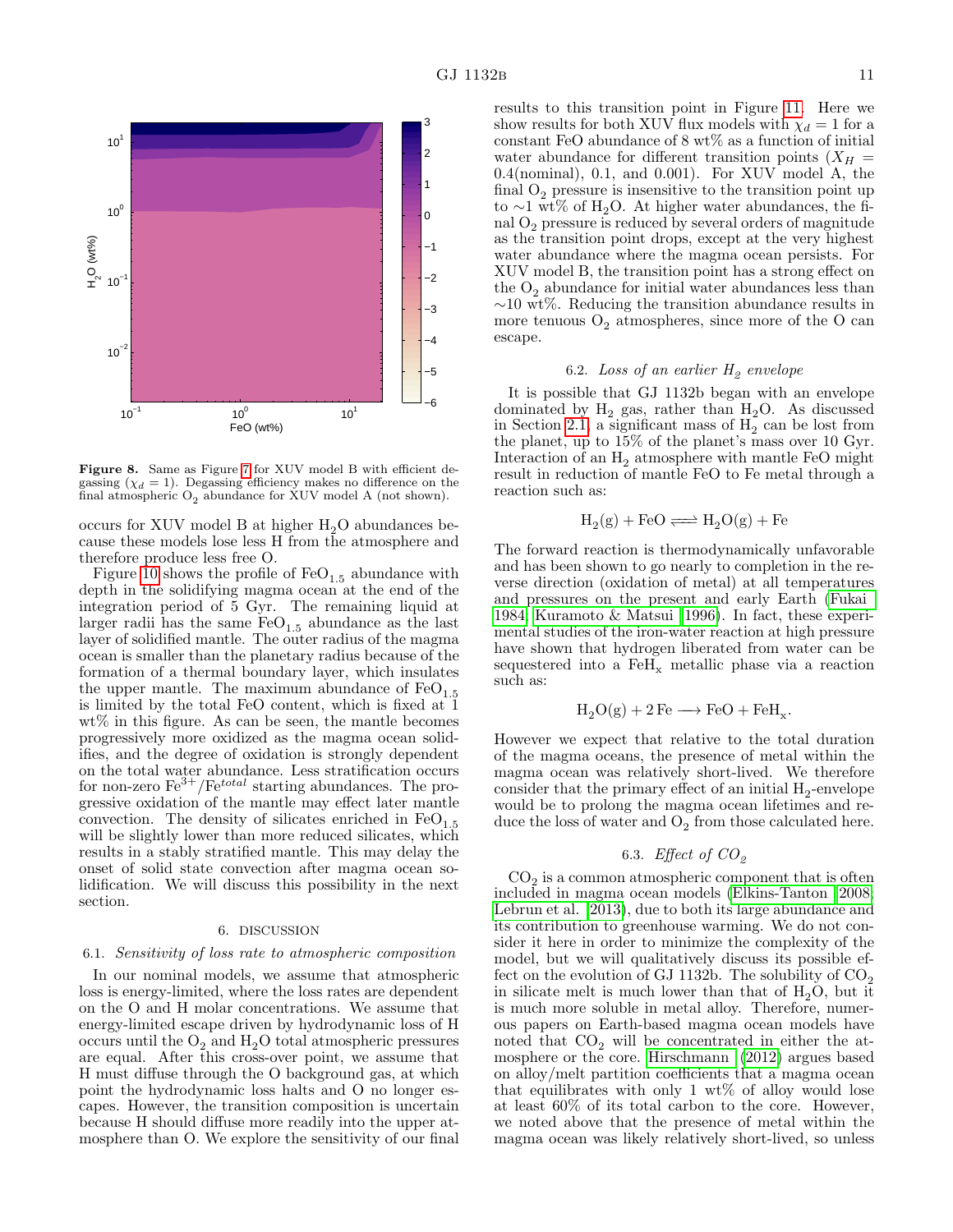

<span id="page-11-0"></span>Figure 9. Mantle averaged ratio of FeO<sub>1.5</sub> to initial FeO in the mantle as a function of initial H<sub>2</sub>O and FeO contents for both XUV flux models (left: XUV A, right: XUV B). We include  $FeO_{1.5}$  remaining in the magma ocean for those models which do not fully solidify.



<span id="page-11-1"></span>Figure 10. Abundances of  $FeO<sub>1.5</sub>$  in the mantle with depth in the solidifying magma ocean starting at the core mantle boundary. Solid lines are for XUV model A, dashed lines for XUV model B. Colors refer to the planetary water abundance (blue: 1 EO, red: 10 EO, green: 100 EO, pink: 1000 EO). For the models shown, the total FeO abundance in the mantle is 1 wt% with no initial  $Fe<sub>2</sub>O<sub>3</sub>$ . Results are shown at the end of the integration time of  $5 \frac{\text{Gyr}}{\text{Gyr}}$ , so some magma oceans are not fully solidified. Additionally, magma ocean solidification stops when the surface temperature reaches the solidus, but there is still a substantial melt layer from  $0.94 R_p$ to the base of the thermal boundary layer. This is why none of the curves extend to a full planetary radius. For non-zero initial abundances, less stratification in mantle composition is observed, with most of the lower mantle solidifying with the initial  $FeO<sub>1.5</sub>$ abundance.

carbon is removed during core formation, it seems likely that there should be substantial carbon remaining in the magma ocean and atmosphere.

Solubility of  $\mathrm{CO}_2$  in the mantle depends on the temper-



<span id="page-11-2"></span>**Figure 11.** Sensitivity of the final  $O_2$  pressure to the transition point between energy-limited loss of H (with hydrodynamic drag of O) to diffusive-loss of H through an O background gas (with no loss of O). The transition composition is given in terms of the molar abundance of H in the atmosphere, calculated from the total pressures of  $O_2$  and  $H_2O$  ( $X_H = 0.4(nominal)$ , 0.1, 0.001). Blue lines are for XUV model A, pink lines are XUV model B.

ature, pressure, melt composition, and oxygen fugacity: as GJ 1132 b becomes more oxidized,  $CO_2$  should become more soluble in the melt. However, solubility relationships indicate that it is unlikely that more than about 20 - 30% of the  $CO_2$  could be dissolved in the magma ocean [\(Holloway 1998\)](#page-13-77). [Hirschmann](#page-13-76) [\(2012\)](#page-13-76) also suggests the possibility of diamond precipitation in the mid to lower mantle or a magma ocean carbon pump to lower atmospheric  $CO_2$  abundances. This would sequester carbon in the mantle where it would be available for later outgassing during a post-magma ocean state, much like water in our efficient degassing scenarios. However, while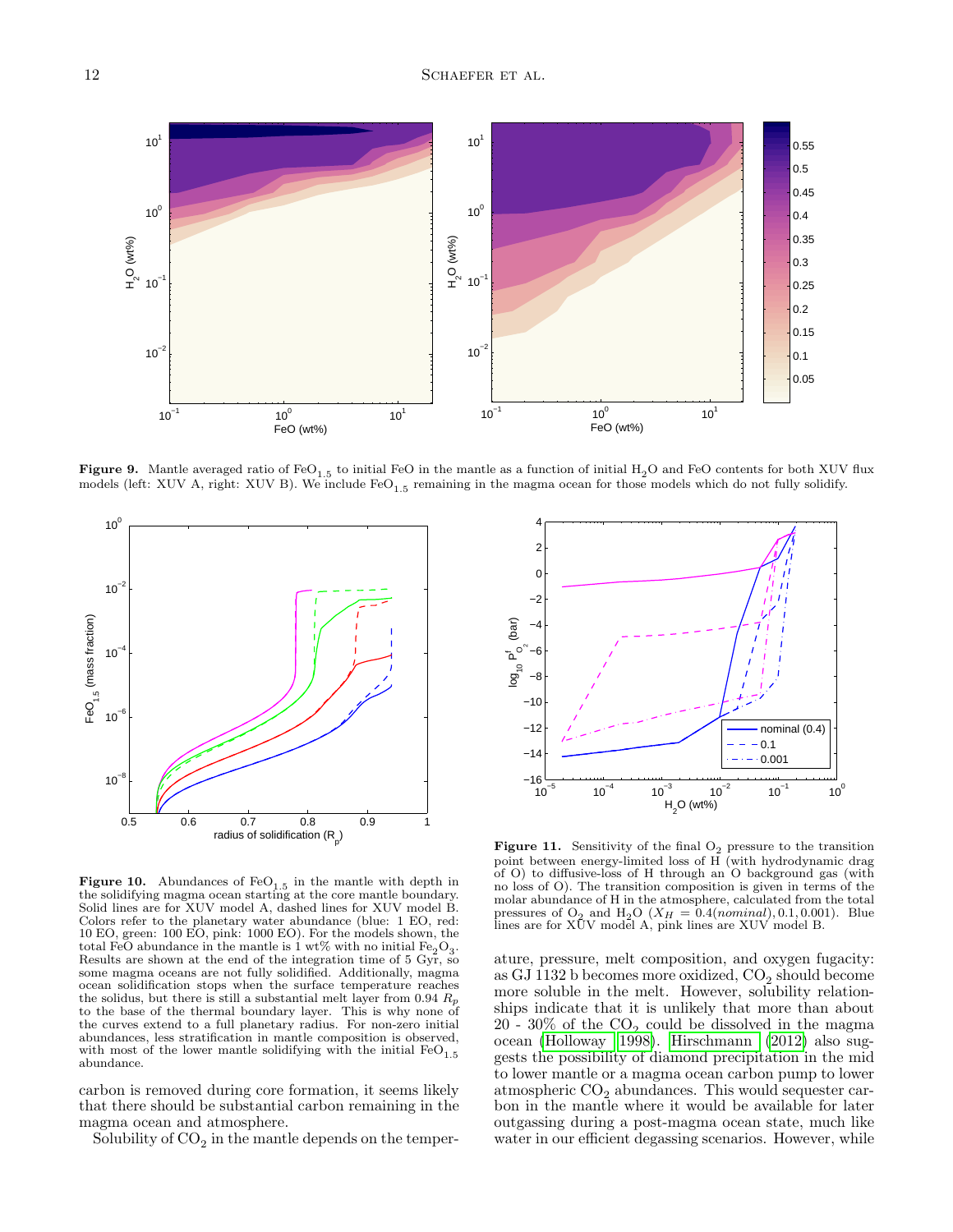this is a possibility, it would require detailed additional modeling to evaluate.

 $\mathrm{CO}_2$  in the atmosphere will prolong the magma ocean lifetimes by additional greenhouse warming, which may enhance atmospheric loss of both water vapor and  $O_2$ . [Tian](#page-13-29) [\(2009\)](#page-13-29) showed that in highly irradiated super-Earth atmospheres dissociation of  $CO<sub>2</sub>$  can lead to both carbon and oxygen loss, with carbon escaping more rapidly due to its lower atomic weight. [Wordsworth &](#page-13-78) [Pierrehumbert](#page-13-78) [\(2013\)](#page-13-78) showed that water loss from  $CO_2$ rich atmospheres can still be substantial, especially for planets that receive more insolation than the present day Earth, such as GJ 1132 b. While  $CO<sub>2</sub>$  is effective at cooling the upper atmosphere, which can hinder loss in more temperate planets, a back-of-the-envelope calculation suggests that the degree of cooling from the  $CO<sub>2</sub>$  15  $\mu$ m non-LTE emission would still be far lower than the XUV flux received by GJ 1132 b, at least for the first Gyr. Therefore, cooling of the upper atmosphere would likely be insufficient to hinder the escape of  $O_2$  and  $CO_2$ . Therefore, tenuous  $O_2$  atmospheres are the most likely scenarios for GJ 1132 b after loss of an  $H_2$  envelope. Non-thermal effects provide additional loss avenues as discussed below.

### 6.4. Non-thermal loss mechanisms

Considering non-thermal mechanisms for atmospheric escape from GJ1132b, it is safe to assume no planetary magnetic field, in analogy to Venus and as a conservative choice. Also, while GJ1132b is closer than Venus to its star in terms of bolometric irradiation and stellar wind flux, it is significantly more massive. As a result, charge exchange (e.g.,  $H + H^{+*} \rightarrow H^+ + H^*$ ) and ion escape could increase the loss of hydrogen, and dissociative recombination (e.g.,  $O_2^+ + e^- \rightarrow O^* + O^*$ ) could increase the loss of oxygen. The latter mechanism releases only  $0.6 \times 10^{-18}$  J per atom, which is not enough to permit escape given the high mass of GJ1132b. The hydrogen non-thermal escape might be insignificant, by analogy to Venus (e.g. Pierrehumbert 2010), but a dedicated study is warranted. Similarly, the stellar wind of M dwarfs like GJ1132 is expected to be too tenuous to lead to significant atmospheric erosion, but no firm conclusion is possible without detailed modeling [\(Kislyakova et al. 2013;](#page-13-79) [Kulikov et al. 2006\)](#page-13-8).

### 6.5. Mantle convection after soldification

In order to have efficient degassing during the postmagma ocean state, the mantle of GJ 1132 b must continue to convect. However, progressive oxidation of the mantle by liberated O should lead to lower density materials at the top of the mantle, as shown in Figure [10.](#page-11-1) This may prevent overturn of mantle and delay the onset of solid state mantle convection, which would lead to reduced outgassing efficiencies. However, [Elkins-Tanton](#page-13-24) [et al.](#page-13-24) [\(2003\)](#page-13-24) calculated the mineralogy of a solidifying magma ocean (without atmospheric oxidation), and found that the cumulate pile of the solidified magma ocean is unstable due to the partitioning of FeO into later (near surface) crystal phases.

Although oxidation of FeO to  $FeO_{1.5}$  may change the exact mineral condensation sequence, the additional oxygen should not be sufficient to counteract the density effect of enhanced FeO abundance in the upper mantle.

For low FeO abundances, the density instability may be insufficient to cause mantle overturn, in which case GJ 1132 b may become stuck in a stagnant lid regime. This would mimic the low degassing efficiency model, which we have shown is only important in the case of the low XUV model B. Inefficient degassing reduces the final  $O_2$ abundance by about an order of magnitude in pressure.

### 7. PREDICTIONS FOR GJ 1132B

<span id="page-12-0"></span>Our model suggests that GJ 1132 b would require more than ∼5 wt% by planet mass of initial water in order to retain a substantial steam envelope. Substantial oxygen atmospheric abundances (a few bars up to several thousand bars) without significant steam  $\ll 1$  bar) would imply a relatively high XUV flux and initial water abundances greater than ∼5 wt%. Substantial oxygen atmospheric abundances  $(> 500 \text{ bars})$  with significant steam  $(> 500 \text{ bars})$  would imply either low XUV flux over the system's lifetime, a large initial water abundance of more than 250 EO, or the presence of an earlier  $H_2$ -rich envelope. The presence of a steam atmosphere implies the continued existence of a magma ocean at GJ 1132 b's surface. However, most of our starting conditions result in tenuous atmospheres with at most a few bars of  $O<sub>2</sub>$ and little to no steam remaining. Further constraints on the initial planet composition will require more stringent mass bounds and XUV flux measurements.

Future observations of GJ1132b's atmosphere will allow us to probe these scenarios. The planet's transmission and emission spectra are sensitive to the relative abundances of  $O_2$ ,  $H_2O$ , and other species (Benneke  $\&$ [Seager 2012\)](#page-13-80), and these spectra will be measurable with deep observations from the ground [\(Snellen et al. 2013;](#page-13-81) Rodler & López-Morales 2014) or from space [\(Cowan et](#page-13-83) [al. 2015;](#page-13-83) [Barstow et al. 2016,](#page-13-84) and references therein). Complementary JWST observations of GJ1132b's thermal phase curve could reveal its total atmospheric mass, and therefore determine whether the present-day atmosphere is thick or tenuous [\(Koll & Abbot 2015;](#page-13-85) [Selsis](#page-13-86) [et al. 2011\)](#page-13-86). Detection of  $O_2-O_2$  collisionally-induced absorption features may also be used to constrain the presence and total pressure of a massive  $O_2$  atmosphere [\(Schwieterman et al. 2016\)](#page-13-87).

Our model is applicable to a wide range of exoplanets inwards of their habitable zones. For instance, water loss from the recently discovered TRAPPIST-1 system [\(Gillon et al. 2016\)](#page-13-88) was modeled by [Bolmont et al.](#page-13-17) [\(2016\)](#page-13-17). As the host star is an ultra-cool dwarf and the planets therefore receive less total XUV flux, they may retain both massive water vapor and  $\mathrm{O}_2$  atmospheres, although conclusions must await both planet mass determinations, as well as detailed application of our model. Application to planets such as TRAPPIST-1d, which is potentially within the habitable zone, will require altering our atmospheric model to allow for condensible water vapor. In our own solar system, Venus may have experienced the loss of a similar steam-rich atmosphere as posited here for GJ 1132 b, but with nearly 10 times less stellar insolation, the escape rates from Venus should have been much lower and magma ocean cooling should have been much faster. Future application of this model to Venus may help confirm whether an early magma ocean could have taken up the  $O_2$  produced by atmospheric loss as suggested by [Gillmann et al.](#page-13-67) [\(2009\)](#page-13-67) and others.